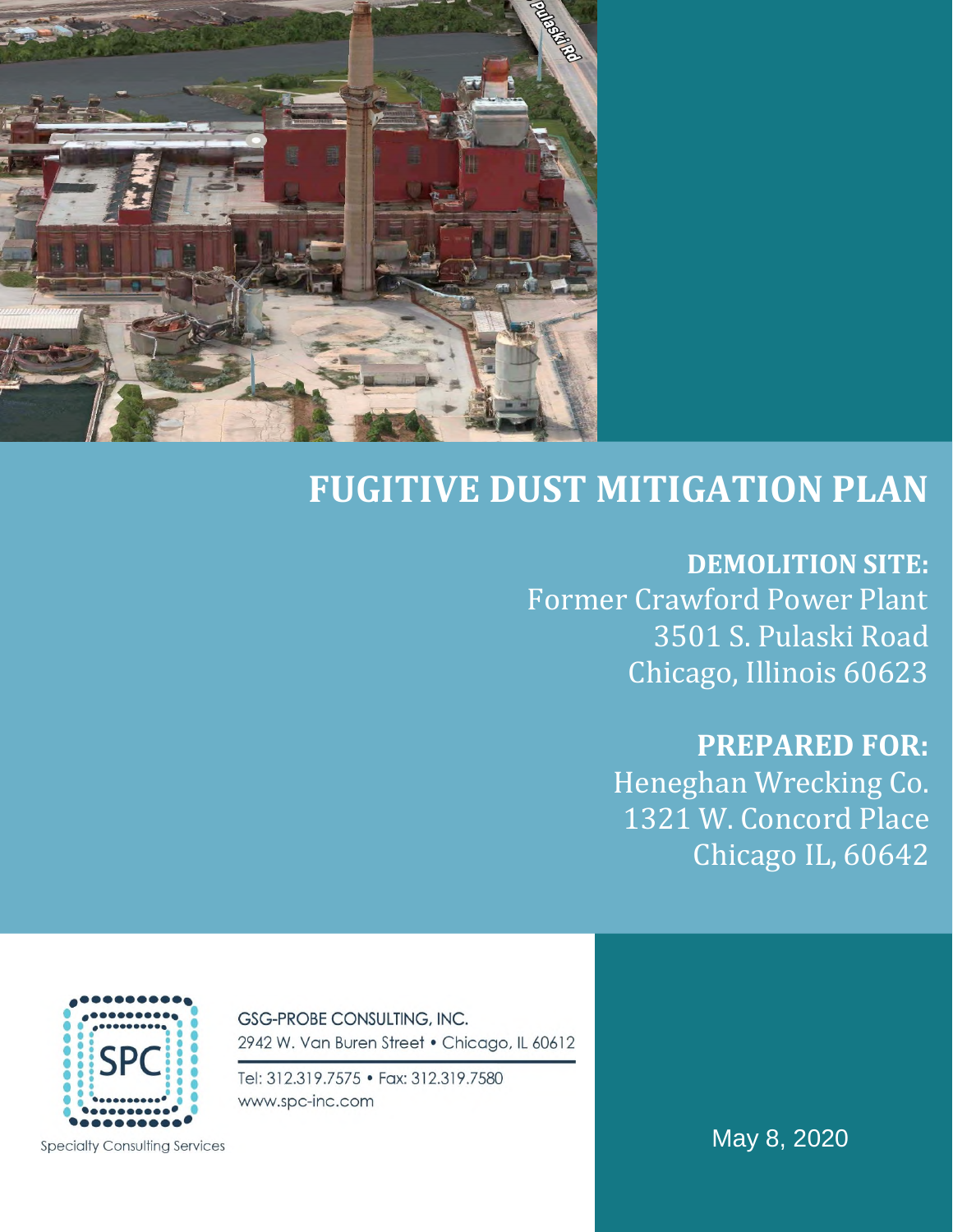# **FUGITIVE DUST MITIGATION PLAN**

Demolition of Former Crawford Power Plant

3501 S. Pulaski Avenue Chicago, Illinois

*Prepared for:* 

Heneghan Wrecking & Excavating 1321 W Concord Place Chicago, IL 60642

*Prepared by*:

GSG-Probe Consulting, Inc. 2942 West Van Buren Street Chicago, IL 60607

May 8, 2020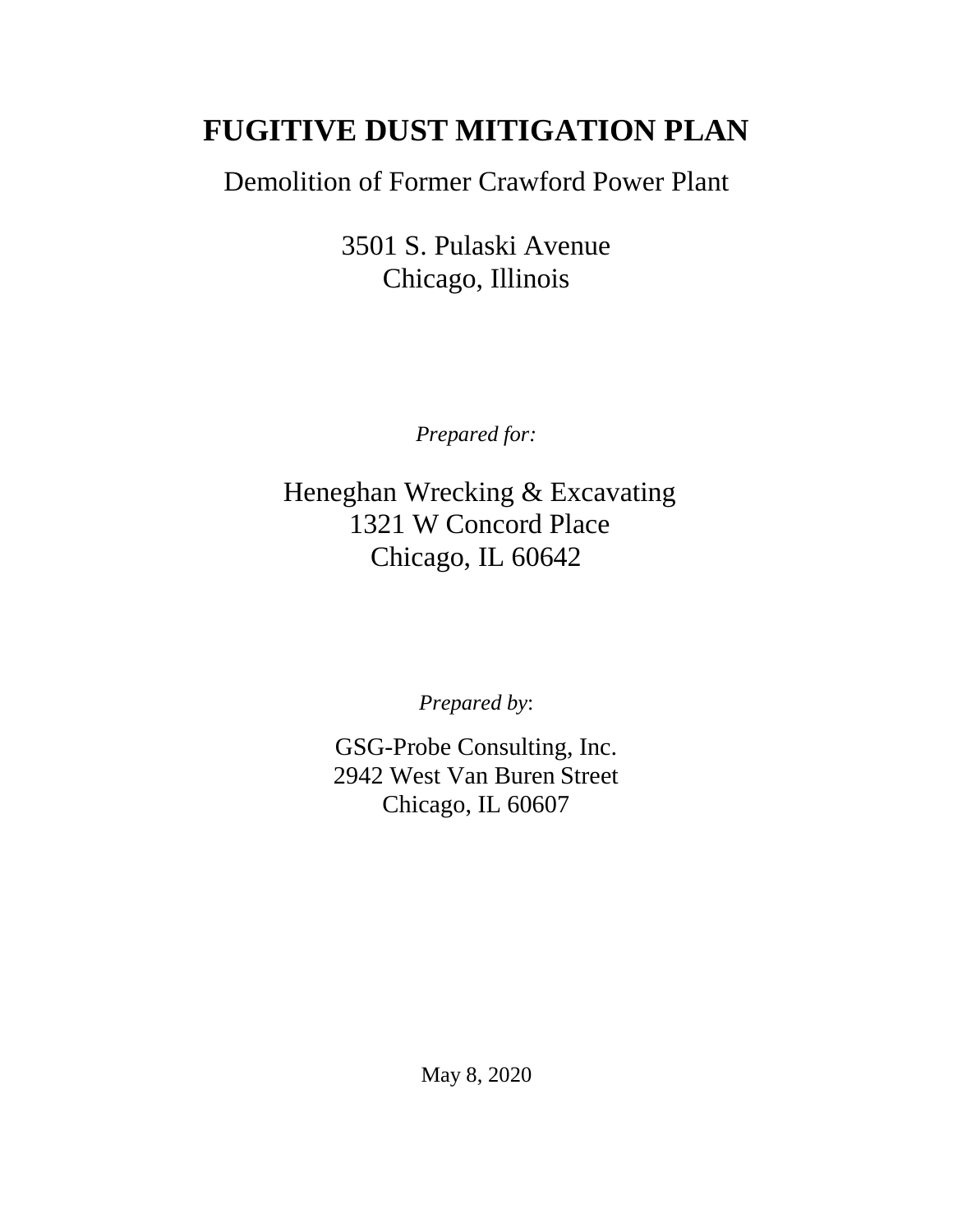# SIGNATURE PAGE

# **FUGITIVE DUST MITIGATION PLAN**

# Demolition of Former Crawford Power Plant

3501 S. Pulaski Avenue Chicago, Illinois

May 8, 2020

Inganon. Chal.

Jigar Shah, CIH, CSP Director, Industrial Hygiene & Safety

Jenyth Executy G

Joseph Frendling, Jr. CSP, ASP, CHST Date Corporate Safety Director

5/8/2020

Date

5/8/2020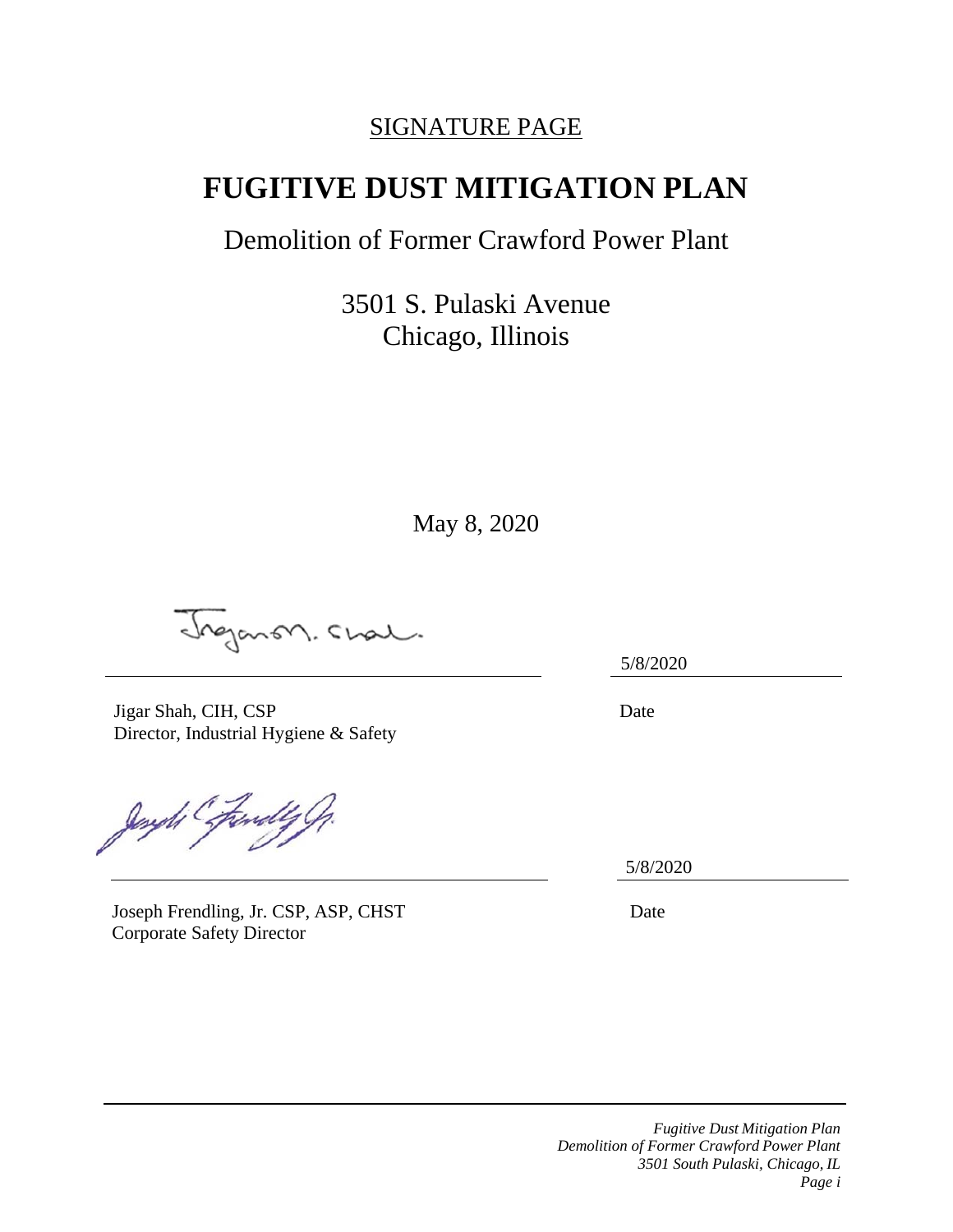# **TABLE OF CONTENTS**

| <b>Section</b> |                                                 |    |
|----------------|-------------------------------------------------|----|
| 1.0            |                                                 |    |
| 2.0            | POTENTIAL SOURCES OF FUGITIVE DUST AND PROPOSED |    |
|                |                                                 |    |
| 4.0            |                                                 | 10 |
| 5.0            |                                                 | 11 |

## **ATTACHMENTS**

| Attachment A | List of Key Personnel         |
|--------------|-------------------------------|
| Attachment B | Site Layout                   |
| Attachment C | Inspector's Daily Report Form |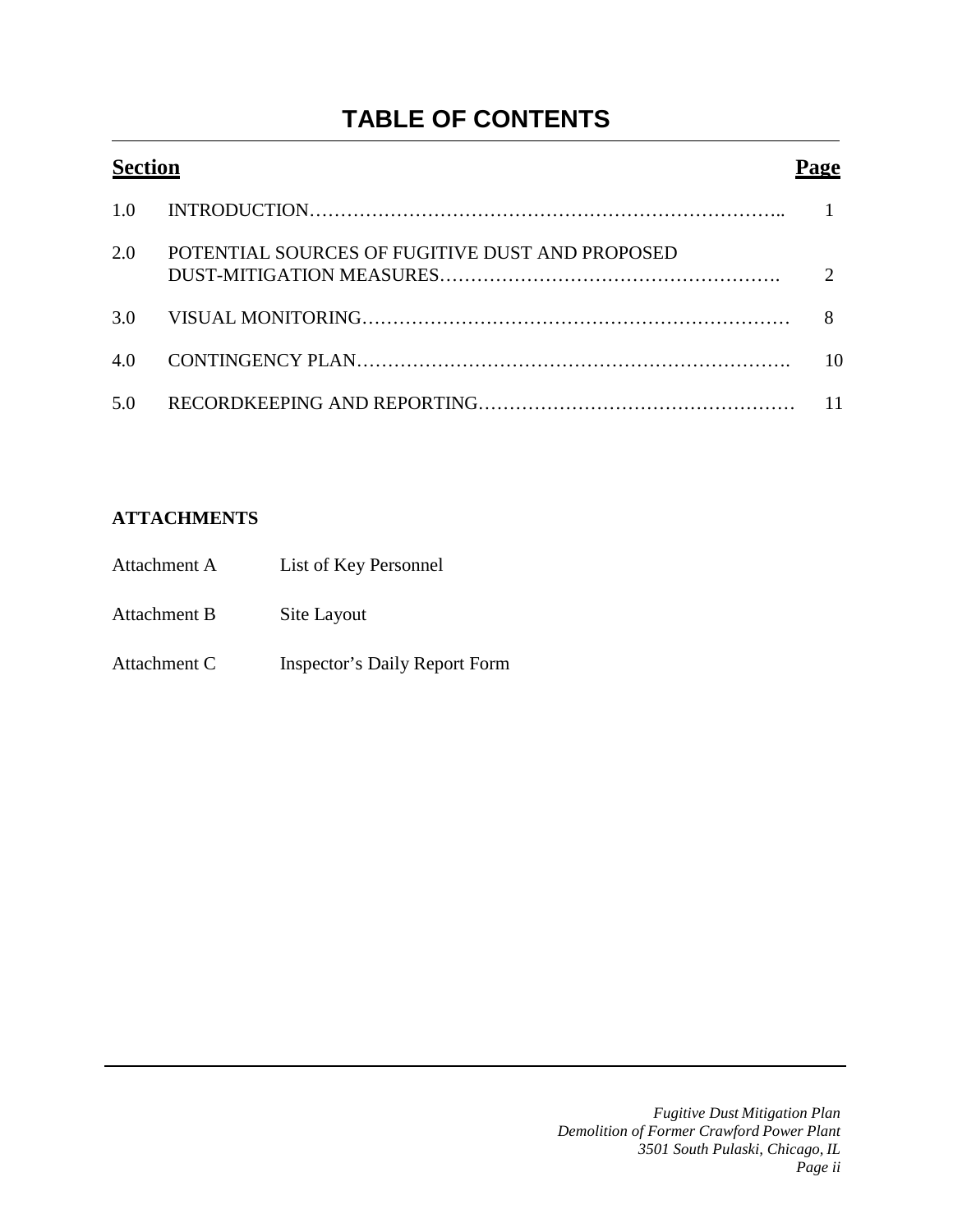## **1.0 INTRODUCTION**

This Fugitive Dust Mitigation Plan (FDMP) describes the procedures that will be implemented to control the fugitive dust emissions during the demolition activities at the Former Crawford Power Plant Project Site located at 3501 S. Pulaski Road in Chicago, IL ("Site"). During the implementation of the FDMP, steps will be taken by the demolition contractor, Heneghan Wrecking & Excavating (HWE), to identify all potential sources of dust emissions and provide effective dust-mitigation measures to minimize visible fugitive emissions at the Site and to prevent offsite migration of fugitive dust. GSG-Probe Consulting (GSG) will provide onsite monitoring to verify the implementation of dust-mitigation measures. A list of the key personnel for this project is provided as Attachment A. The goal of this FDMP is to protect human health and environment during the demolition and related handling of materials at the Site. The FDMP addresses sources of fugitive dust, control measures, monitoring, recordkeeping and reporting.

## *1.1 Purpose and Objectives*

The purpose of this FDMP is to prevent offsite migration of fugitive dust from the Site. The objectives of this mitigation plan described herein are as follows:

- $\Box$  Identify each potential source of dust emission (HWE)
- $\Box$  Develop and implement mitigation measures for each potential source (HWE)
- $\Box$  Conduct visual monitoring to ensure effective implementation of dust-mitigation measures (GSG)
- $\Box$  Review and enhance dust controls as needed to meet the project goals (HWE, GSG, Hilco)
- $\Box$  Establish recordkeeping and reporting (HWE, GSG)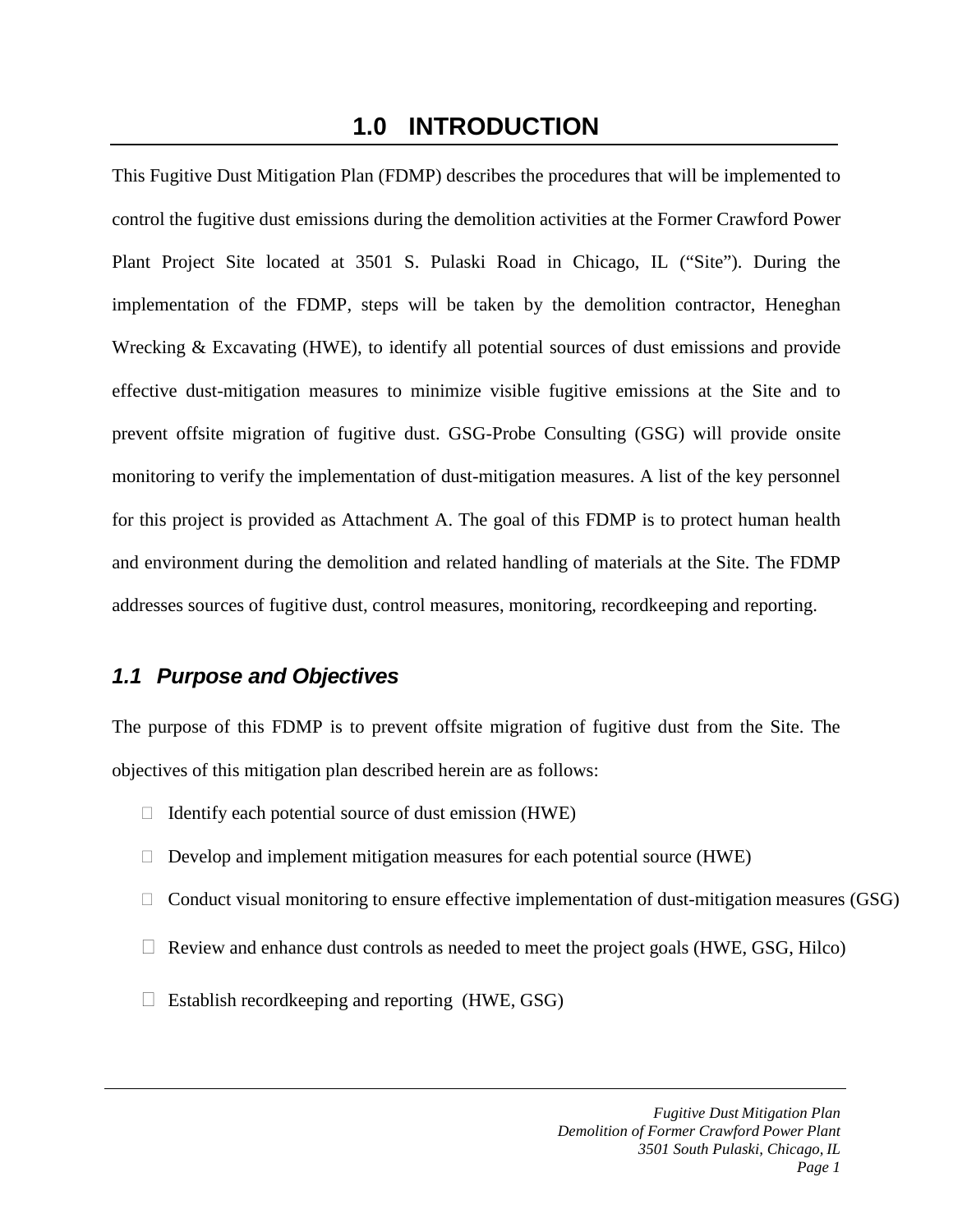# **2.0 POTENTIAL SOURCES OF FUGITIVE DUST AND PROPOSED DUST-CONTROL MEASURES**

As part of this FDMP, HWE is required to identify and mitigate all potential sources of fugitive dust emissions at the site. Dust controls shall be implemented by HWE in accordance with this plan and as necessary to prevent offsite migration of dust. Dust controls will be required within the project limits, regardless of whether active demolition is occurring or not. It is understood that dust control will be achieved primarily through the application of water (City of Chicago water from hydrants and stormwater collected onsite, to the extent consistent with stormwater permitting and applicable law) using pump, hoses, water trucks and/or airborne water-spray systems.

At the Crawford Power Plant Demolition project site, fugitive dust emissions are likely to be generated from the following site activities. Proposed dust-control measures for each of these activities are described here:

**2.1 Structural Demolition**– Demolition work will be completed by HWE utilizing high reach excavators, hydraulic excavators, wheel loaders, and skid steers in order to raze the remaining Crawford Station structures.

#### **2.1.1 Turbine Hall, and Associated Coal Conveyor Bay and Hopper**

High Reach excavators equipped with shears will dismantle the remaining Turbine Hall, Coal Conveyor Bay, and Hopper in a top down, bay-by-bay manner to the extent they can be reached from grade. Once the upper decks are removed, the standard reach excavators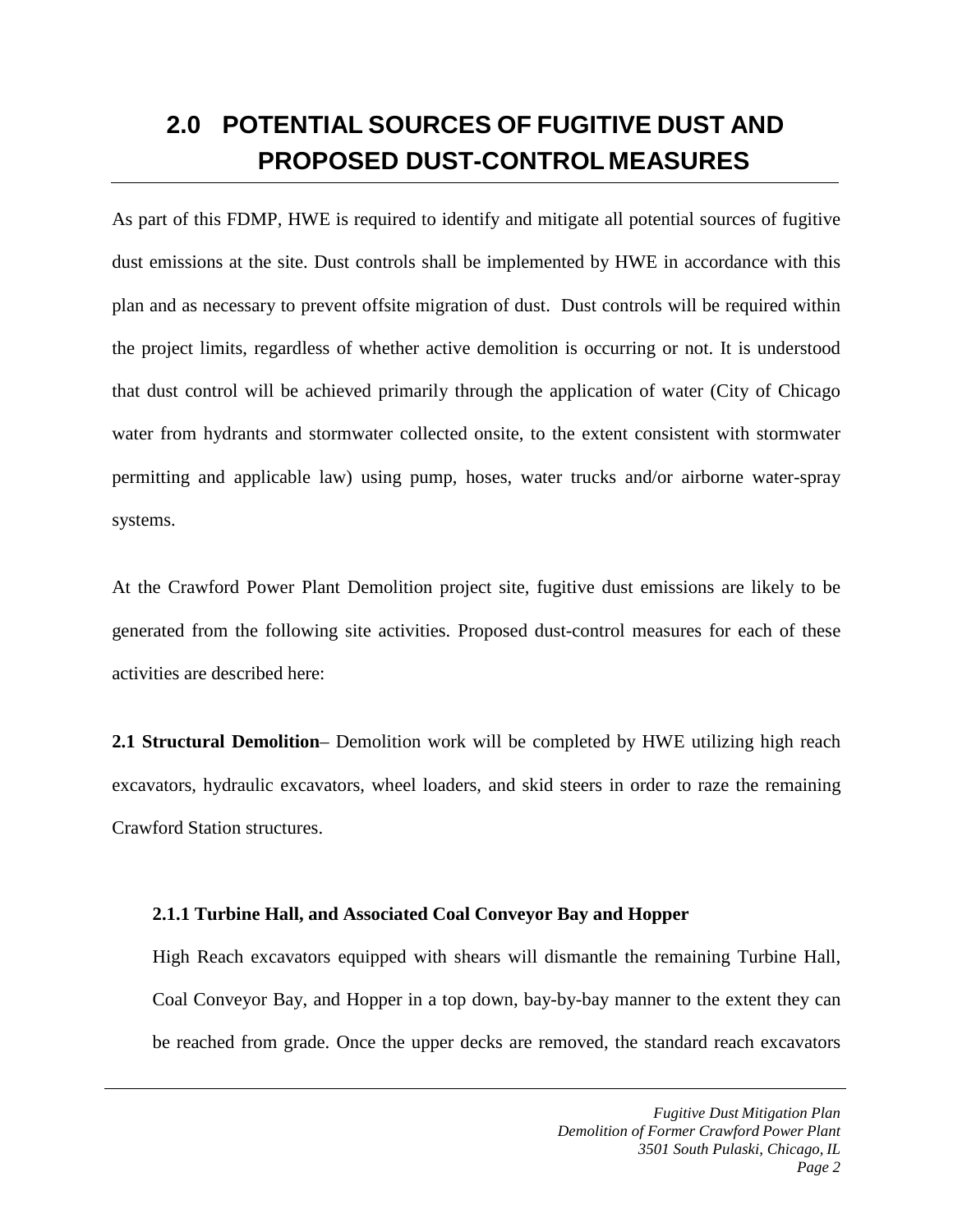equipped with processors and shears will remove the lower decks, equipment, and masonry in a bay-by-bay manner top-down. The Bays will be worked primarily in an East to West manner completing each structure separately. Prior to beginning work at each day shift, the structure will be sprayed down and thoroughly wetted utilizing a combination of water trucks, dust bosses, direct spray and equipment mounted dust suppression equipment. These areas will have dust bosses and direct spray continuing throughout demolition activities to control emissions. The structure and ground surrounding the Turbine Hall and associated units, including any ground that could be impacted by the demolition, will be wetted thoroughly prior to and during the razing effort. The Turbine Hall being taken down will have a top-down watering prior to being razed creating a waterfall effect to control and minimize dust emissions. During the razing event, dust suppression equipment and additional water will be utilized and applied strategically based on weather conditions, wind direction, and building demolition lay-down plan to minimize emissions. All known asbestos-containing material (ACM) was removed from the Coal Conveyor and Hopper structures during the abatement phase of the project. If any suspect ACM is discovered during demolition by HWE's supervisor, demolition activities will be stopped immediately. The suspect material will be sampled for ACM and appropriate remedial actions, in compliance with all applicable regulations, will be put in place to address it. HWE and GSG will have a GSG inspector present on-site at all times during the course of demolition activities to visually monitor all work and adjust engineering controls as needed.

#### **2.1.2 Sorting and Substructure Removal**

Once the sections of the Turbine Hall and related structures are demolished to grade,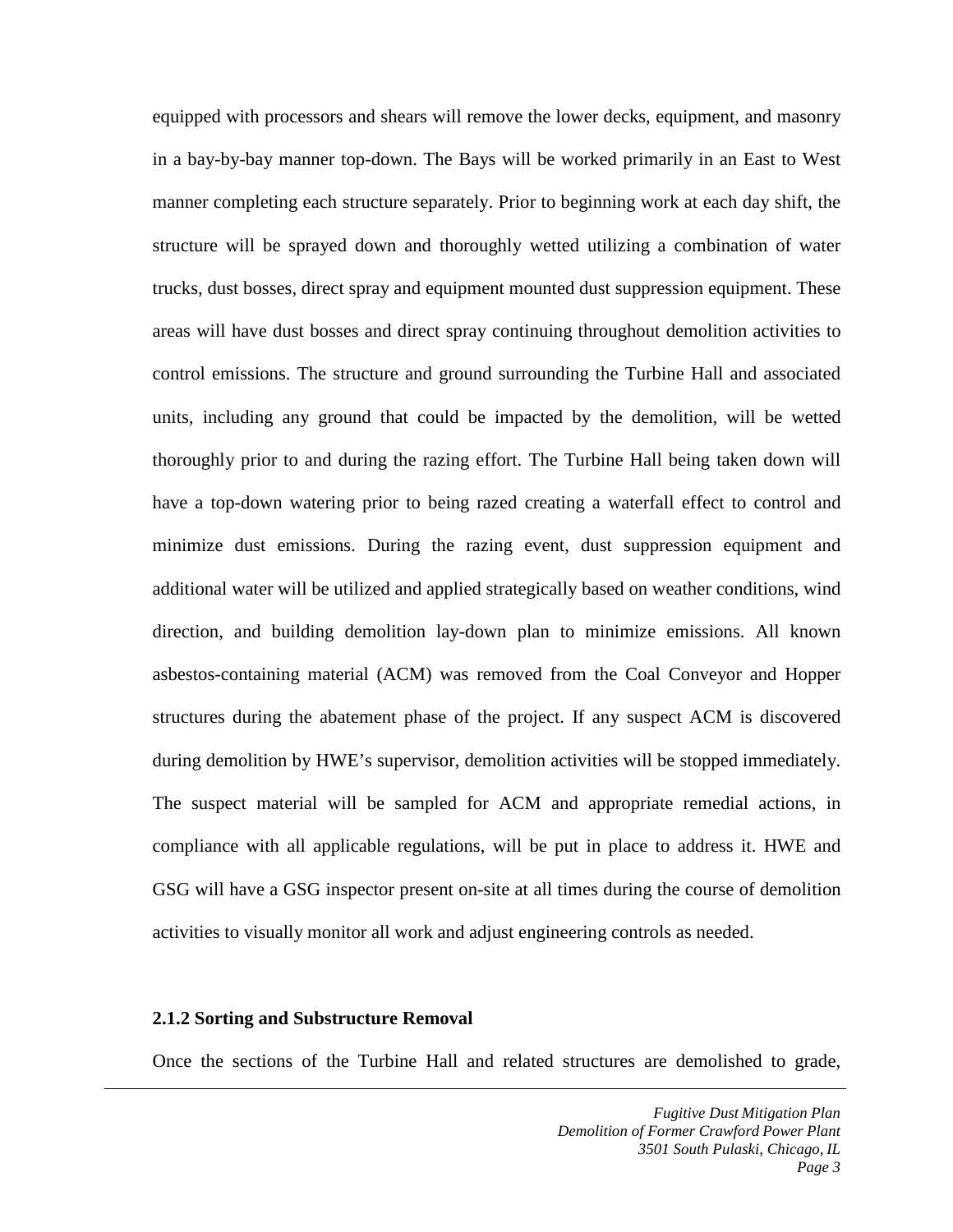materials will be segregated for disposal by support equipment. Work will be phased to stop structural demolition activities at a safe point prior to the end of each shift. Stockpiled materials will be wetted periodically during each shift and visually inspected in accordance with Section 2.3 and Table 2 of this FDMP. Dust suppression equipment will be adjusted as needed. All materials will be sorted and segregated as work progresses in order to maximize recycling efforts. Haul-off of the materials not being stockpiled for reuse will be continuous as work progresses in order to minimize any processed materials on-site. Once Turbine Hall demolition is completed, work will commence on slab-on-grade and foundation removal in the affected area. This process will be completed utilizing hydraulic excavators equipped with buckets, breakers and wrecking balls to break concrete in manageable sections. Slab and Foundation areas will be wetted before demolition of these areas commences. Dust suppression equipment will be in place and direct spray will be utilized to reduce the potential for source emissions. HWE and GSG will visually monitor all work throughout the shift and adjust engineering controls as needed to minimize emissions.

Wind conditions will be monitored through the National Weather Service the evening before any demolition or related material handling activities are scheduled to occur. In the event that sustained wind speeds are projected to exceed 15 mph, or wind gusts are projected to exceed 20 mph, no above-grade demolition or related material handling activities will take place the next day. Above-grade structural demolition or related material handling activities will not be performed when windy conditions (the sustained wind speed above 15 mph or wind gusts above 20 mph) arise or are predicted, as measured by the National Weather Service. Below-grade (e.g., basements), non-structural demolition-related activities and material loading activities of non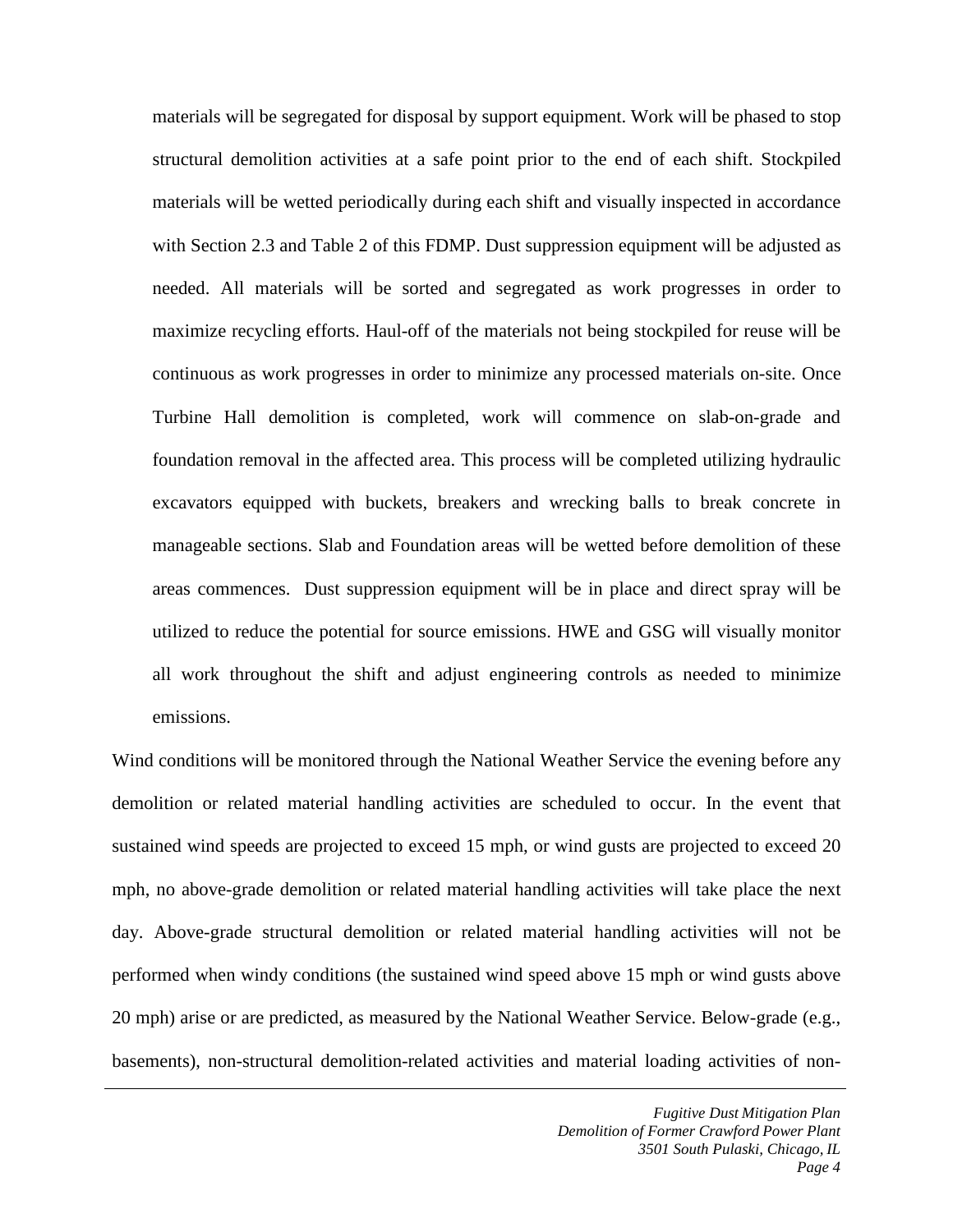fugitive dust emitting materials (e.g., steel) will be allowed to continue only if such activities are not reasonably anticipated to result in fugitive dust emission and by following Sections 2-5 of this plan. Furthermore, demolition and any related material handling activities will be immediately stopped if visible emissions of fugitive dust are observed. HWE and GSG will review work procedures and site conditions in order to identify the source of the visible emission and devise corrective actions. Work will not resume until such corrective actions are developed and implemented by HWE to prevent reoccurrence of the visible emission event. Each work stoppage, the cause identified, and the resulting corrective action will be documented in daily project logs.

**2.2 Crushing Activities** – Prior to crushing, HWE will thoroughly wet down the material to be crushed. During the crushing of the material, HWE will at all times utilize a water-spray system to minimize fugitive emission. Crushing activities will be temporarily halted during windy conditions (as described above), or if visible emissions of fugitive dust are observed during demotion activities so that additional control measures can be implemented as described above.

**2.3 Stockpiles –** HWE will keep the stockpiled material/debris wet to minimize dust emissions. HWE will use the airborne dust suppression system to spray water on the stockpiled areas at all times as material is being added to or removed from the stockpiles. Material addition to or removal from the storage piles will be temporarily halted during windy conditions or if visible emissions of fugitive dust are observed during addition or removal of material to the storage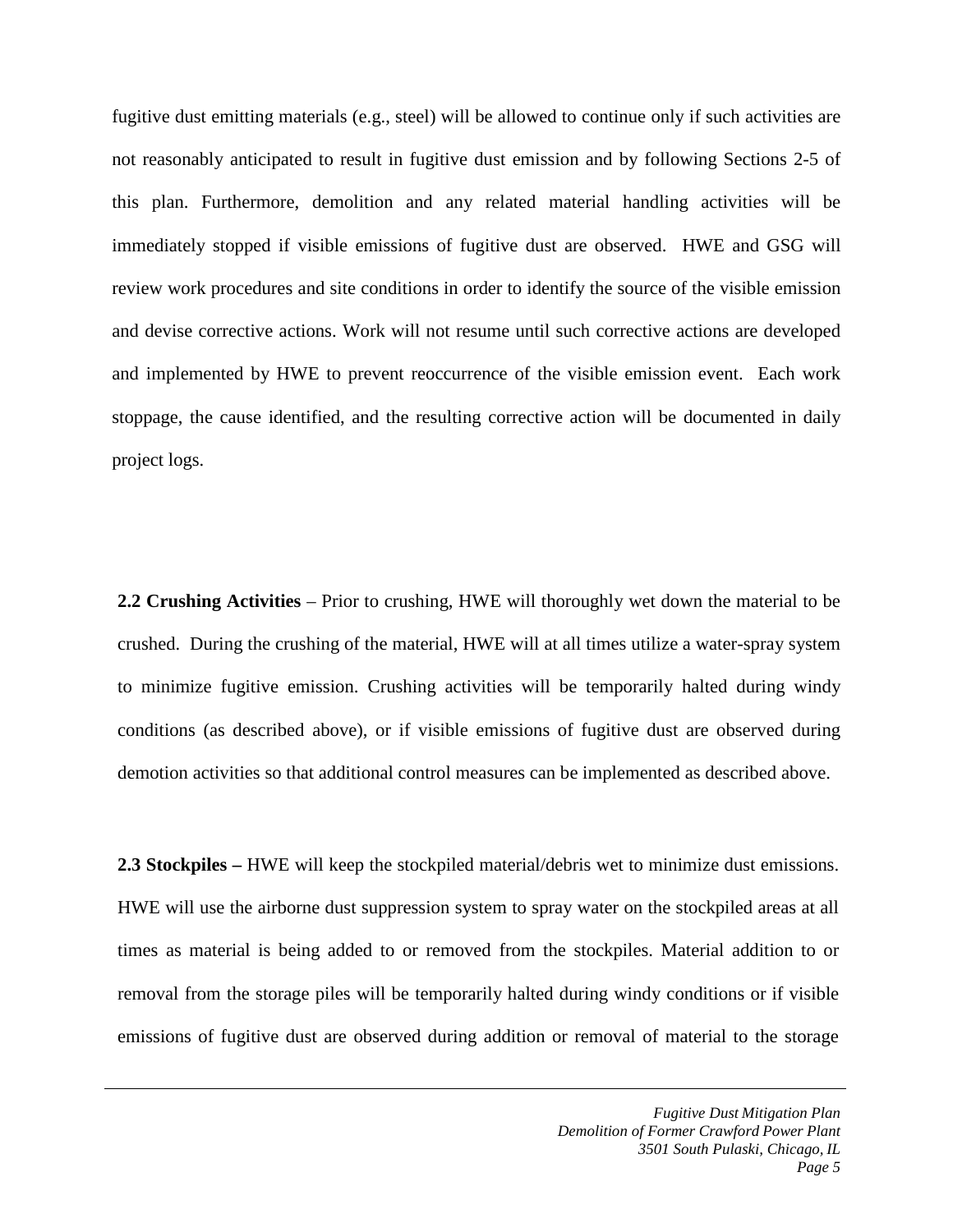piles in the manner described in Section 2.1. In addition, water will be applied to the storage piles at the end of each day and at least 2 additional times per day if material has not been added to the stockpiles. The stockpiles containing Galbestos will be handled by a licensed asbestos contractor utilizing "wet methods". These procedures are provided in "Galbestos Removal Work Plan" document.

**2.4 Demolition Excavation** – Wet methods will be utilized during the excavation of building foundations, underground utilities and other below grade structures to prevent dust generation and emissions. HWE will spray water on the soil/ground to be excavated in advance of commencing excavation activities, and at minimum once per hour will wet the excavated area as well as the immediate area surrounding the excavation as the activities progress. Dormant excavations areas will be monitored daily and wetted per Tables 1 and 2. Excavation activities will be temporarily halted during windy conditions or if visible emissions of fugitive dust are observed so that additional control measures can be applied as described in Section 2.1.

**2.5 Truck/Equipment Traffic on Paved/Unpaved Roads** – All trucks used in the transportation of demolition debris will be loaded so as to minimize fall height and the potential for dust emissions resulting from the truck-loading process. HWE shall wet down each segment of paved and unpaved roads as depicted in the diagram enclosed as Attachment B at least twice per day with additional treatments as necessary based on weather conditions and visual observations. Water will be sprayed by water trucks to minimize fugitive dust emission from the movement of the haul trucks and demolition equipment. Care will be taken to water the roads without creating unnecessary muddy areas and problems with track-out. HWE will setup a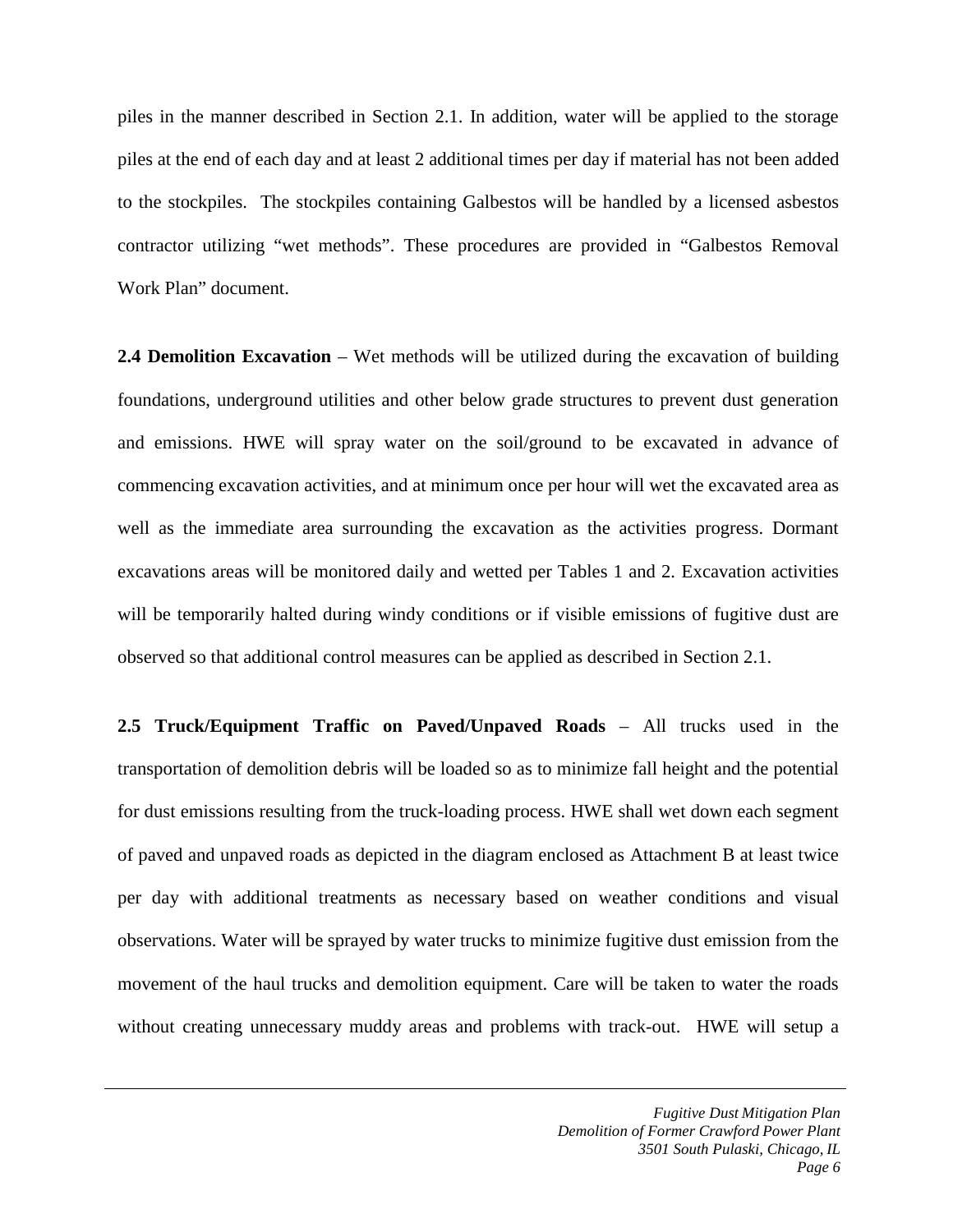wash station(s) at the exit point to remove dirt from the trucks leaving the project area(s) to control the tracking of the dirt onto the paved roads and/or other parts of the site. Additionally, all trucks carrying demolition debris, with the exception of those trucks carrying exclusively scrap material, leaving the project site will be covered with tarp. Trucks will be inspected upon entering and exiting the site. The material being handled and/or transported onsite by trucks or mobile equipment will be kept wet to prevent fugitive dust emissions. For all onsite truck/equipment movement, a speed limit of 8 mph will be enforced by HWE. Dust mitigation instructions will be provided to truck operators regarding dust mitigation best practices consistent with this FDMP. Street sweeping services will be employed on an as-needed basis offsite on public right-of-ways. Onsite street sweeping will be employed on a daily basis. Street sweeping activities will be tracked in daily logs as discussed in Section 5 of this FDMP. A street sweeping company will be on a stand-by basis and deployed as needed based on daily activity. Proactive and preventative measures such as truck tire rumble strips and onsite haul road sweeping will also be implemented to reduce tracking on public right of ways.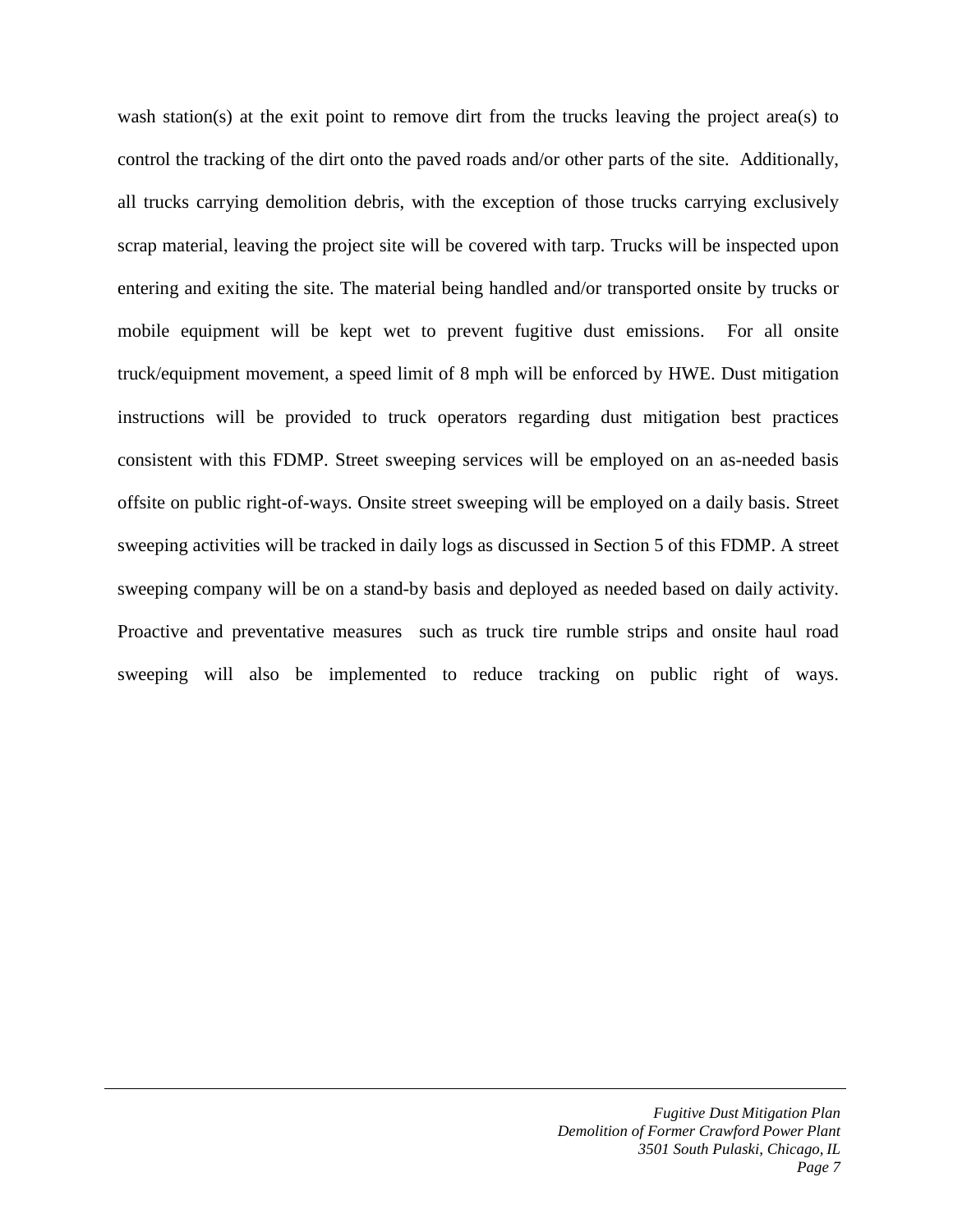## **TABLE 1. POTENIAL SOURCES OF DUST EMISSIONS AND PROPOSED CONTROL MEASURES**

| <b>Activity</b>               | <b>Proposed Dust Control Measures</b>                                                                                                                                 | <b>Verification Method</b> |
|-------------------------------|-----------------------------------------------------------------------------------------------------------------------------------------------------------------------|----------------------------|
| Demolition                    | Wet down material before demolition, use<br>water-spray during demolition, keep ground wet<br>for falling debris                                                      |                            |
| Crushing                      | Wet down material before crushing, use dust<br>suppression system during crushing                                                                                     |                            |
| Stockpiles                    | Keep material wet by applying water-spray onto<br>piled debris                                                                                                        | Daily Visual<br>Monitoring |
| Excavation                    | Use wet methods during excavation, apply water<br>on ground/soil to be excavated                                                                                      |                            |
| <b>Truck/Traffic Movement</b> | Wet down paved and unpaved roads as needed<br>per weather conditions, provide wash stations to<br>prevent tracking-out, tarp cover for trucks<br>leaving project site |                            |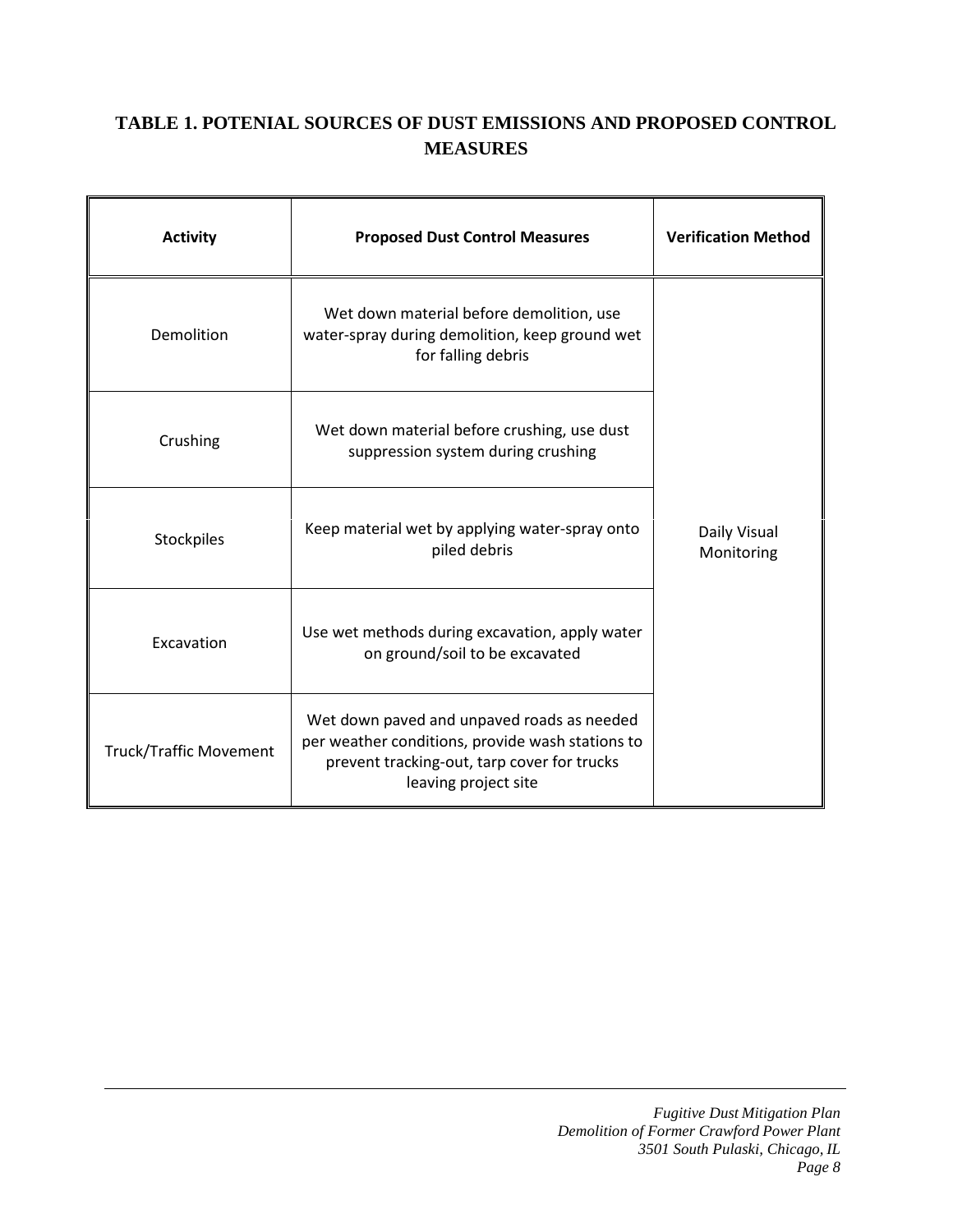# **3.0 VISUAL MONITORING**

The GSG inspector will conduct visual monitoring of all dust-generating activities at the site. Prior to start of every shift, the inspector will review the scope of work and associated dust control measures to be utilized for each activity on that shift. Meteorological conditions forecasted (by Weather Channel) for the work day will be reviewed and discussed with HWE. Appropriate changes (due to weather conditions) will be implemented as needed. While conducting visual monitoring of all demolition related activities, any observation of visible fugitive dust emissions will be recorded and reported to HWE immediately. HWE, at this time, will temporarily halt all applicable dust-generating activities and review the dust-control measures. The reason(s) for the visible fugitive emission event will be discussed in detail by GSG and HWE, and HWE will implement necessary changes to existing dust-control measures so that it does not happen again. The inspector will document all such events in project logs. These events will be discussed in daily briefings and weekly meetings to inform HWE and its crew.

The description and minimum frequency of visual monitoring activities by GSG personnel are outlined in Table 2 on the next page.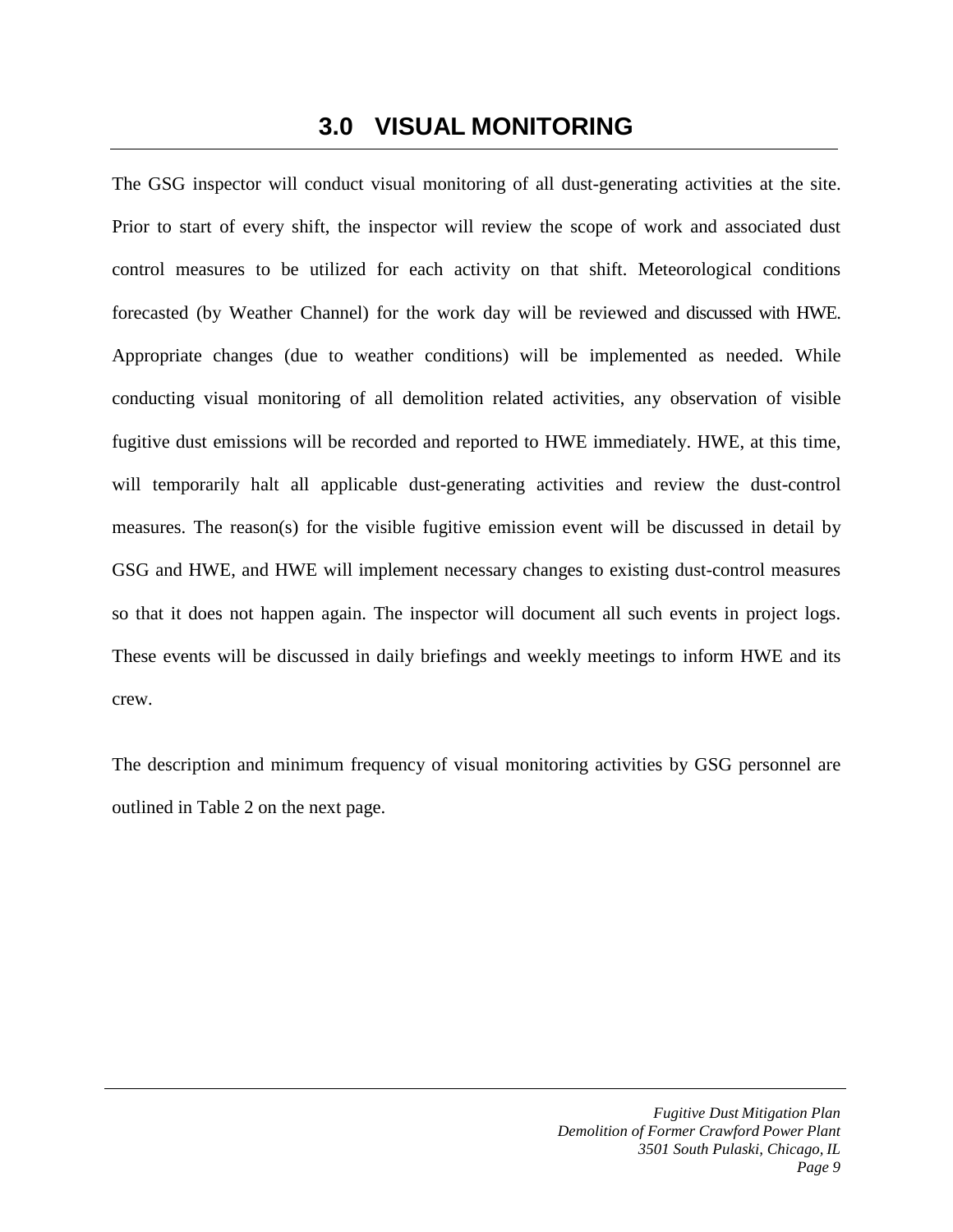| TABLE 2. VISUAL MONITORING ACTIVITIES AND FREQUENCY |  |
|-----------------------------------------------------|--|
|                                                     |  |

| <b>Activity/Area</b>    | <b>Description</b>                                      | <b>Frequency</b>                    |
|-------------------------|---------------------------------------------------------|-------------------------------------|
| <b>Demolition Areas</b> | Each demolition area will be observed for the           | 3 times per day<br>and at all times |
|                         | presence of visible emissions and the application of    |                                     |
|                         | required control measures.                              | during active                       |
|                         |                                                         | demolition                          |
| Crushing                | Each crushing area will be observed for the presence    | 3 times per day                     |
|                         | of visible emissions and the application of required    | and at all times                    |
|                         | control measures.                                       | during crushing                     |
| <b>Stockpiles</b>       | Each stockpile will be observed for presence of visible | 3 times per day                     |
|                         | emissions and the application of required control       | and during                          |
|                         | measures.                                               | addition to or                      |
|                         |                                                         | removal from                        |
|                         |                                                         | stockpiles                          |
| <b>Excavation Areas</b> | Each demolition excavation area will be observed for    | 3 times per day                     |
|                         | the presence of visible emissions and the application   | during active                       |
|                         | of required control measures.                           | excavation as                       |
|                         |                                                         | well as when                        |
|                         |                                                         | excavation                          |
|                         |                                                         | activity is not                     |
|                         |                                                         | occurring                           |
| Truck/Traffic           | Each segment of roadway or traffic area will be         | 3 times per day                     |
| Movement                | observed for the presence of visible emissions and      |                                     |
|                         | the application of required control measures.           |                                     |
| Site Boundary           | The property line(s) downwind of operations will be     | 3 times per day                     |
|                         | observed for the presence of visible emissions.         | and at all times                    |
|                         |                                                         | during                              |
|                         |                                                         | demolition                          |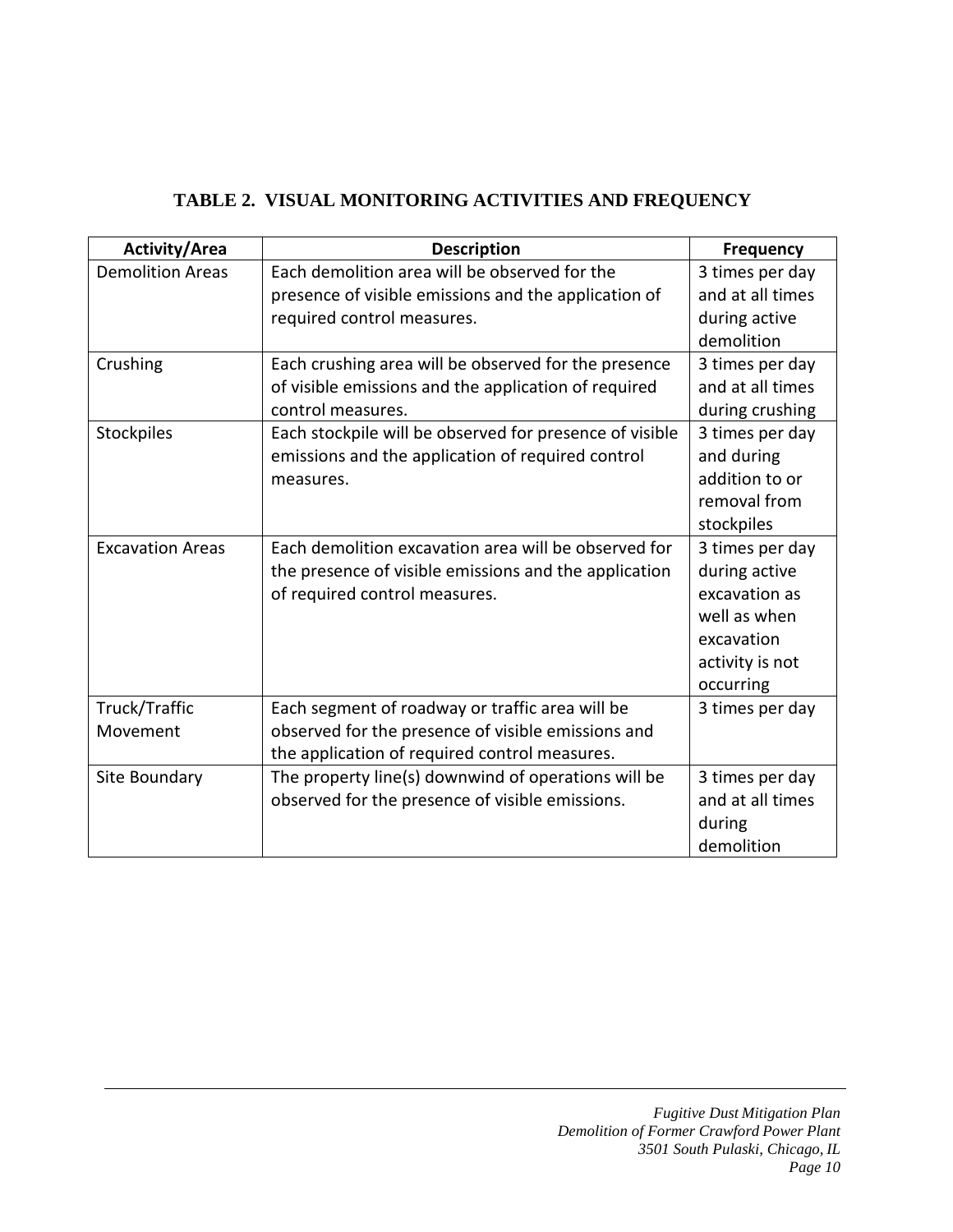# **4.0 CONTINGENCY PLAN**

The demolition and other related site activities are required to be conducted in a manner that prevents offsite migration of fugitive dust. Any observation of fugitive dust emission will require a response from the HWE in terms of performing a detailed review of site activities and dust control methods and then modifying the procedures and/or improving of the dust suppression methods. These include but are not limited to:

- Increase frequency, volume, and/or coverage of water misting, sprays, and foggers to prevent debris and soil from drying.
- Provide additional dust suppression systems and operating personnel during the task duration.
- Reduce the pace of, or cease, dust producing activity until the problem is corrected.
- Remove accumulated debris and soil from problematic areas, and/or cover, enclose, or isolate dust generating areas/surfaces to shield them from the wind.
- Modify operating procedures and methods to eliminate problematic conditions.
- Increase level of worker awareness and train them on implementation of any new or modified operating procedures.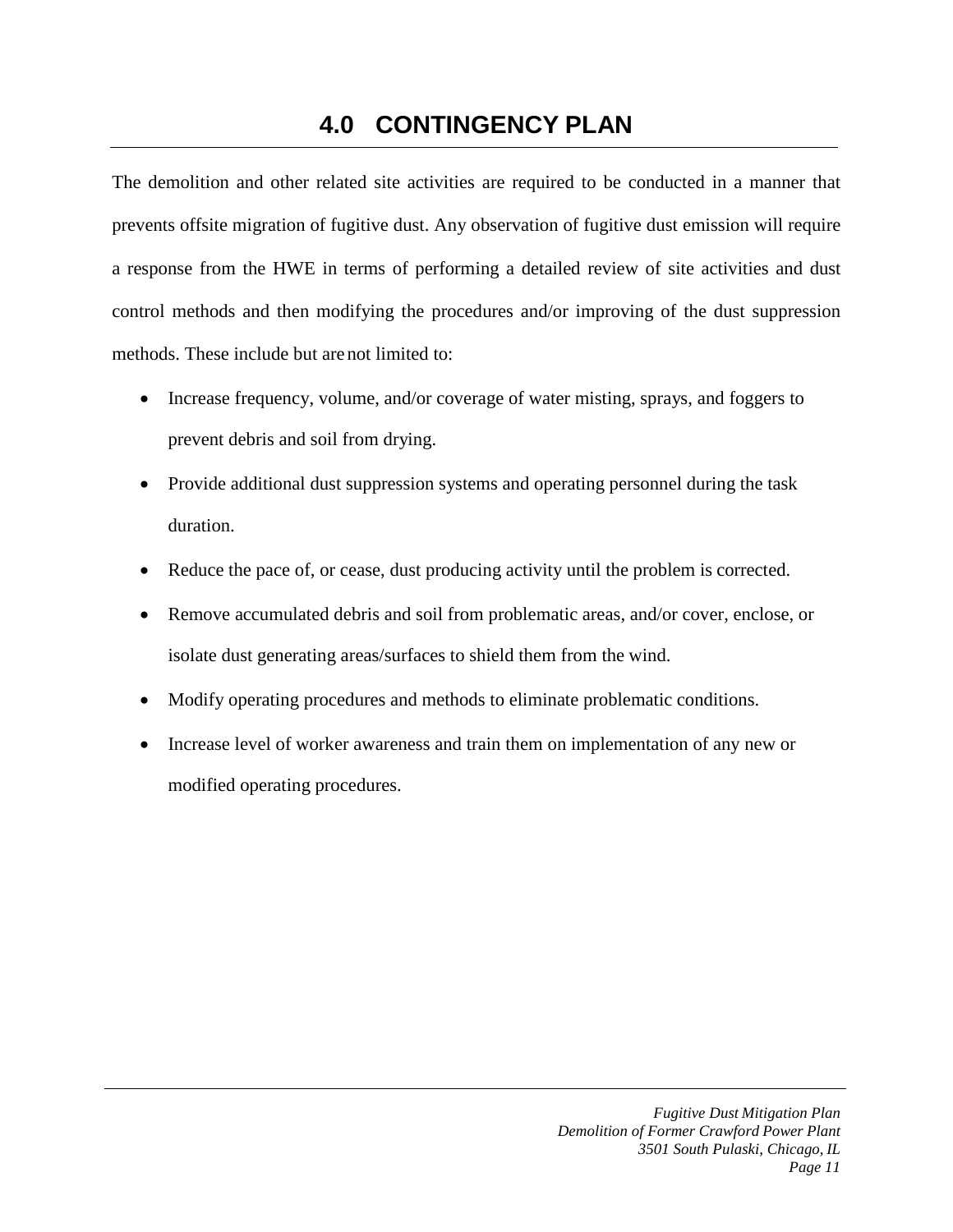# **5.0 RECORDKEEPING AND REPORTING**

**5.1 Recordkeeping** – The following records shall be maintained onsite in written and electronic form.

#### **5.1.1– Records of Visual Observation Logs**

The records of visual observations shall contain the following information:

- Name and address of source
- Type of record
- Observer's name
- Weather conditions
- Wind speed and direction
- Wind gust speed and direction
- Time and date of observation
- Duration of observation
- Area or operation observed
- A determination if dust was observed
- Corrective actions taken if visible emissions were observed

## **5.1.2 – Sweeping and Watering Logs**

The sweeping and watering logs shall contain the following information:

- Name and address of source
- Type of record
- Individual's name
- Street sweeping conducted
- Weather conditions
- Wind speed and direction
- Wind gust speed and direction
- Time and date of treatment
- Area or operation treated
- Type of treatment conducted

**5.1.3 – Retention of Records** - All records will be retained for a minimum of three (3) years and be made available for inspection and copying by Agency representatives during normal working hours.

**5.2 – Reporting** - HWE shall notify the Illinois EPA, Bureau of Air, Compliance Section Manager, in writing within 24 hours of material (e.g. non-compliance with application of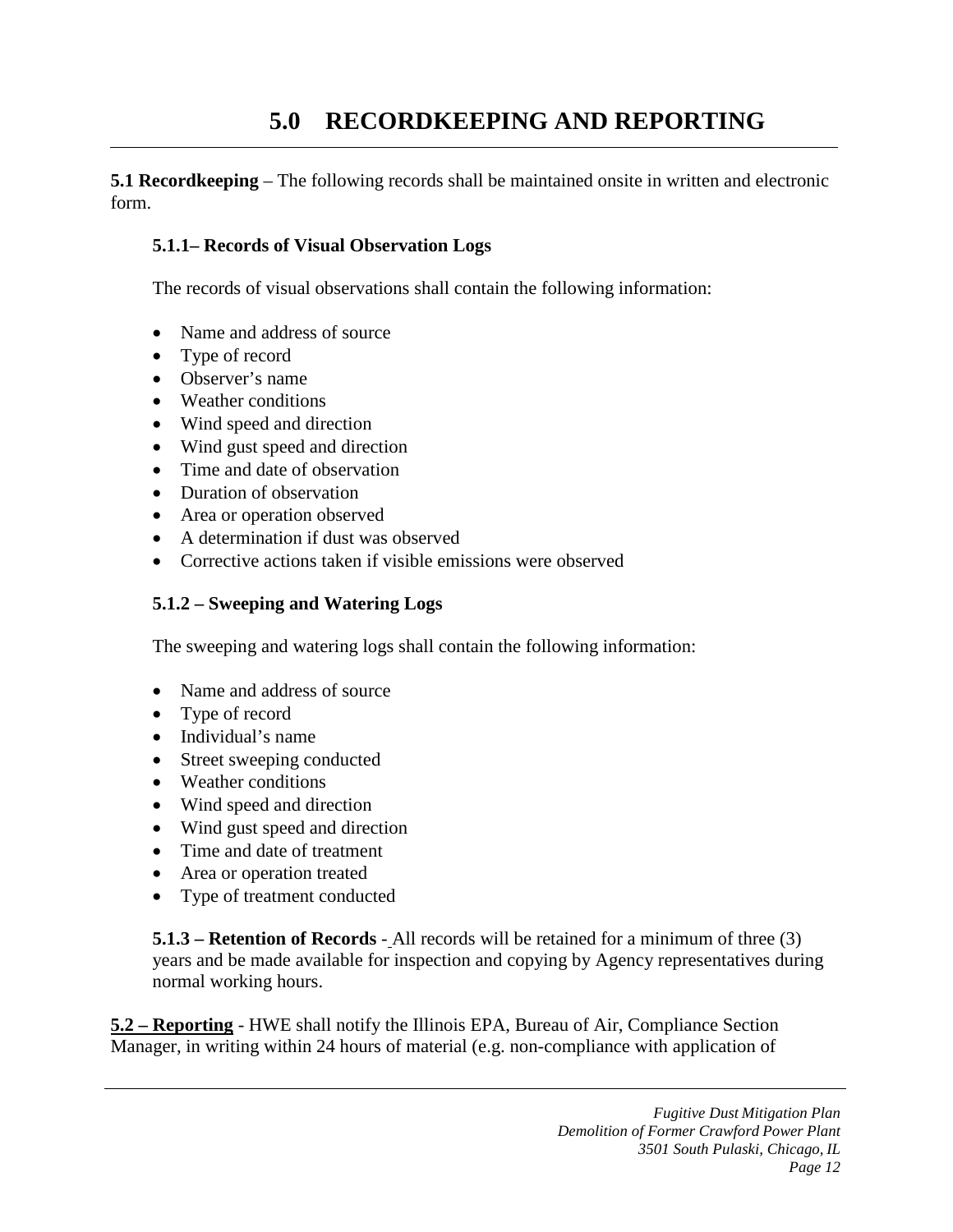required control measures, wind speed or wind gust limitations, visual monitoring requirements, or maintaining records) deviations from this plan including without limitation fugitive dust events which migrate off-site.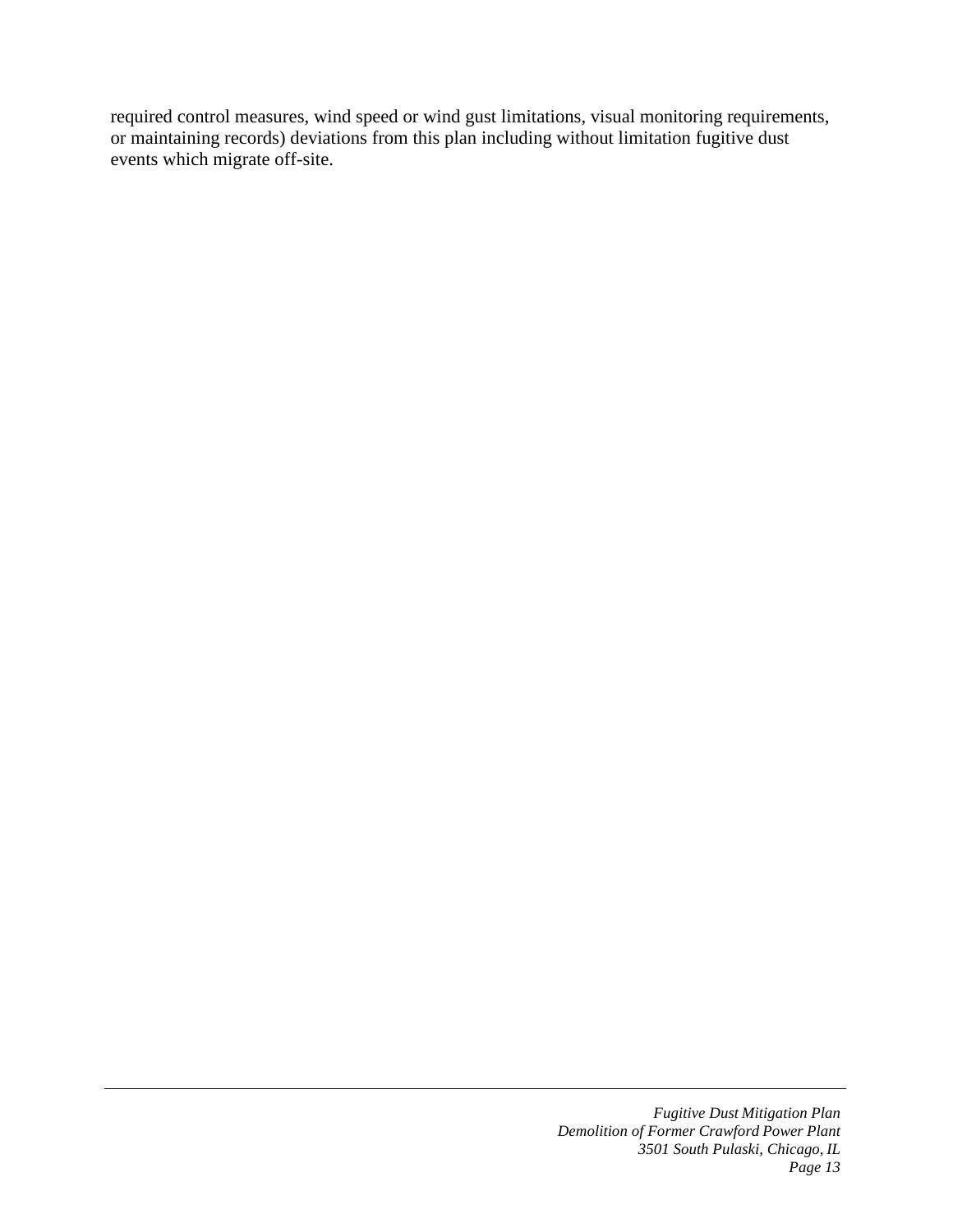## **Attachment A**

## **LIST OF KEY PERSONNEL AND CONTACT INFORMATION**

*Fugitive Dust Mitigation Plan Demolition of Former Crawford Power Plant 3501 South Pulaski, Chicago, IL*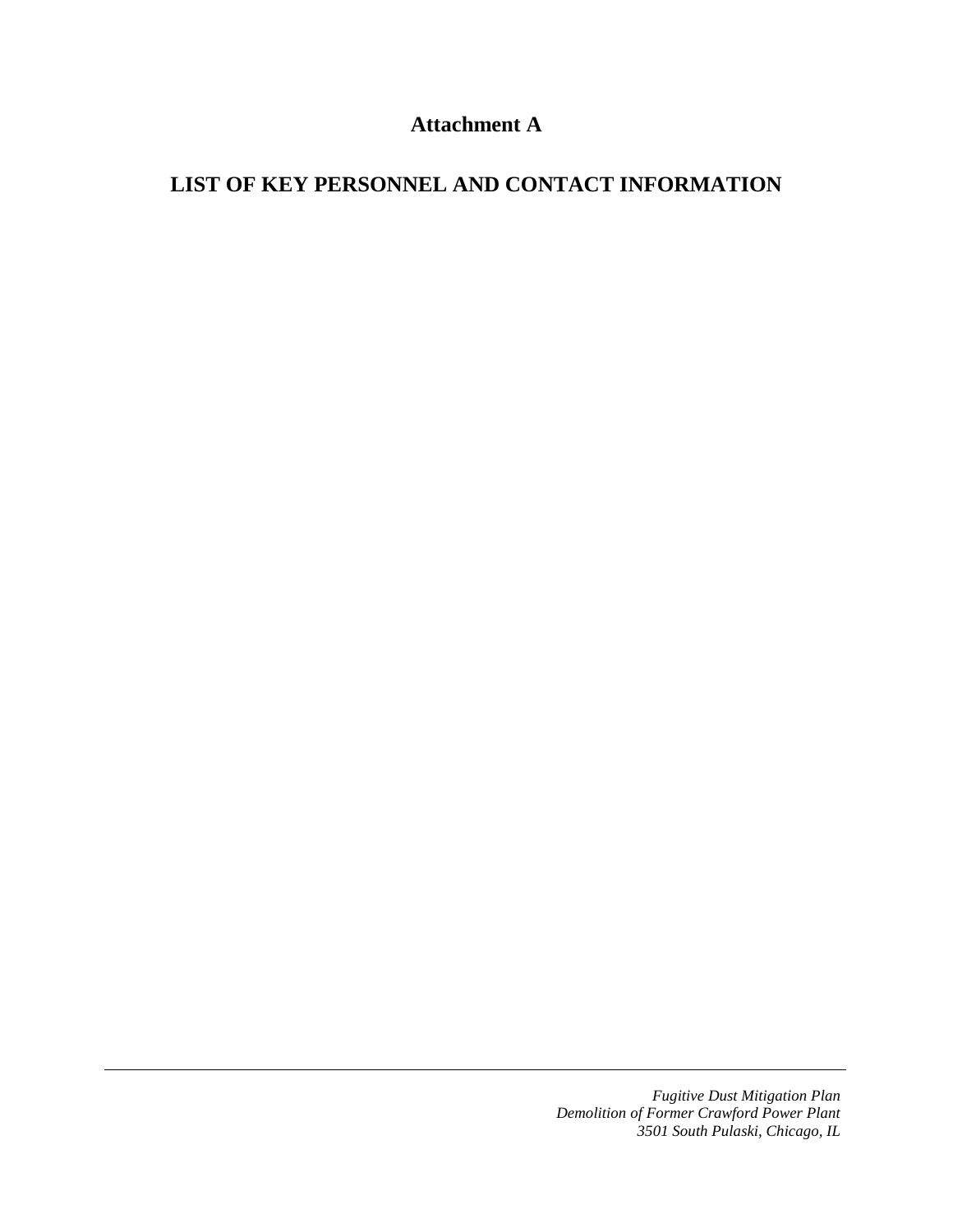## Key Personnel Roles and Contact Information

HRP Exchange 55, LLC Developer

•Senior Vice President of Development Brian P. Sheehan (630) 390-5776 [bsheehan@hilcoglobal.com](mailto:bsheehan@hilcoglobal.com)

- •Vice President of Development Nick Pullara (815) 263-6776 [npullara@hilcoglobal.com](mailto:npullara@hilcoglobal.com)
- •Project Manager Genaro Holguin (773) 633-5734 [gholguin@hilcoglobal.com](mailto:gholguin@hilcoglobal.com)

GSG-PROBE (GSG) Owner Oversite & Owner Representative

•Compliance Inspector Mike Navarrete (708) 935-7165 [mnavarrete@gsg-consultants.com](mailto:mnavarrete@gsg-consultants.com) Responsible for demolition oversite and daily DMP reporting to municipal agencies

Morgan / Harbour Construction, LLC (MHC) General Contractor

•General Superintendent Jim McCarron (630) 445-9178 [jmccarron@morganharbour.com](mailto:jmccarron@morganharbour.com) Responsible for overall project planning and execution of vertical construction •Senior Construction

Superintendent Stan Martenson (630) 888-4985

#### [smartenson@morganharbour.co](mailto:smartenson@morganharbour.com) m

Responsible for day to day vertical construction activities, subcontractor supervision, and adherence to project safety measures and project schedule

•Superintendent Dust Manager Kevin Gibbons (630) 371-8888 [kgibbons@morganharbour.com](mailto:kgibbons@morganharbour.com)

Responsible for daily adherence to DMP and daily reporting to GSG Compliance Inspector

•Project Engineer

Julian Saurez (630) 870-7087 [jsuarez@morganharbour.com](mailto:jsuarez@morganharbour.com) Provides Superintendent site support

Heneghan Wrecking & Excavating Company (HWE) Demolition Contractor

•General Superintendent Kurt R. Berger (773) 617-8504 [kurt@heneghanwrecking.com](mailto:kurt@heneghanwrecking.com)

Responsible for overall project planning and execution of demolition, crushing, and backfilling plan

•Demolition Superintendent Randy Demonbreun (773) 724- 8458

#### [randy@heneghanwrecking.com](mailto:randy@heneghanwrecking.com)

Responsible for day to day demolition, crushing, and backfilling activities, subcontractor supervision, and adherence to project safety measures and project schedule

•Dust Manager Eric Pulido (773) 617-8928 Erick@heneghanwrecking.com Responsible for daily adherence to DMP and daily reporting to GSG Compliance Inspector

Christopher B. Burke Engineering (CBBEL) Independent SWPPP Inspector

•Senior Environmental Resources Specialist

Thomas J. Kehoe (847) 354-3299 [tkehoe@cbbel.com](mailto:tkehoe@cbbel.com)

Responsible for the inspection and reporting services as required by NPDES General Permit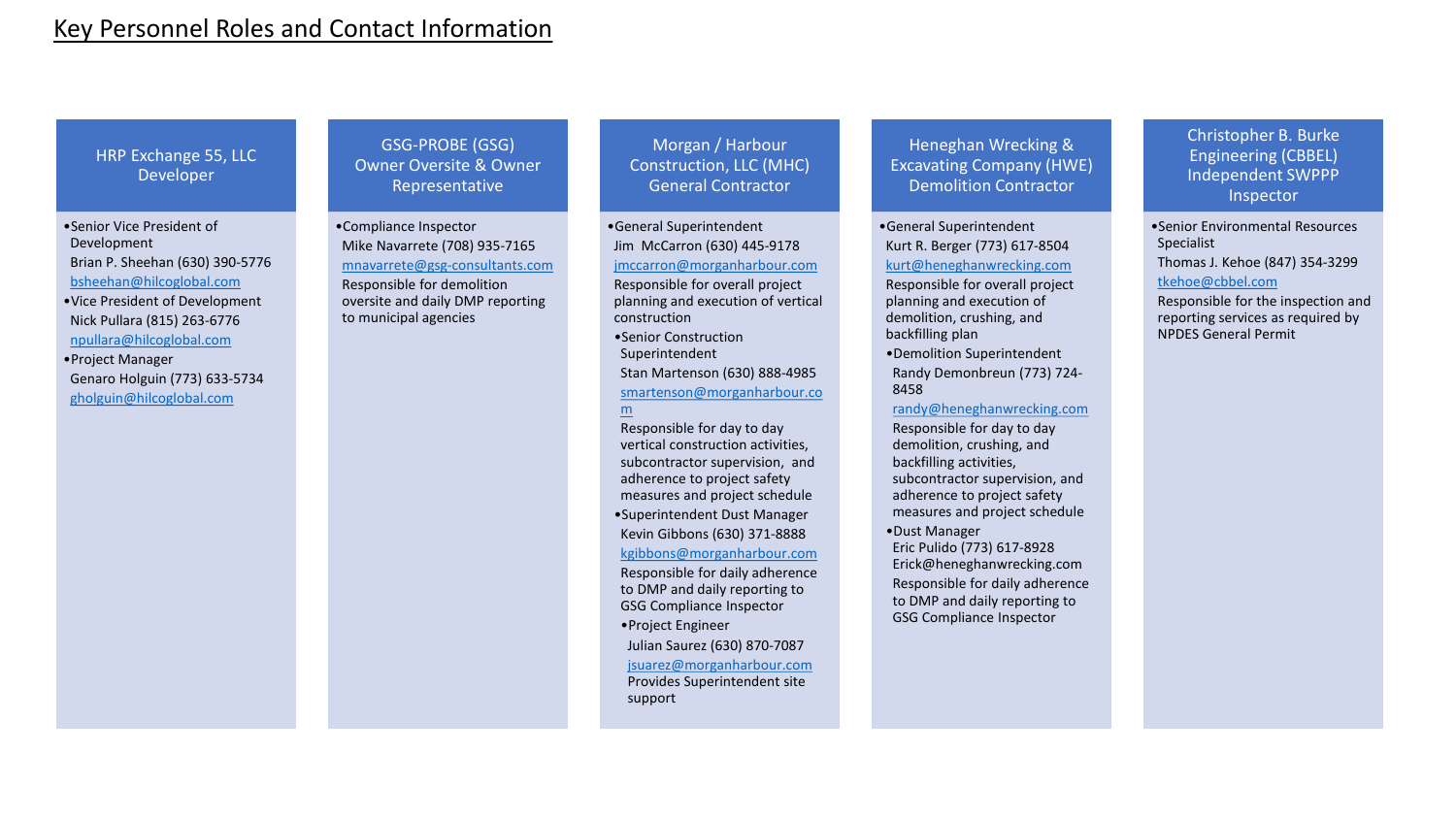**Attachment B** 

## **SITE LAYOUT**

*Fugitive Dust Mitigation Plan Demolition of Former Crawford Power Plant 3501 South Pulaski, Chicago, IL*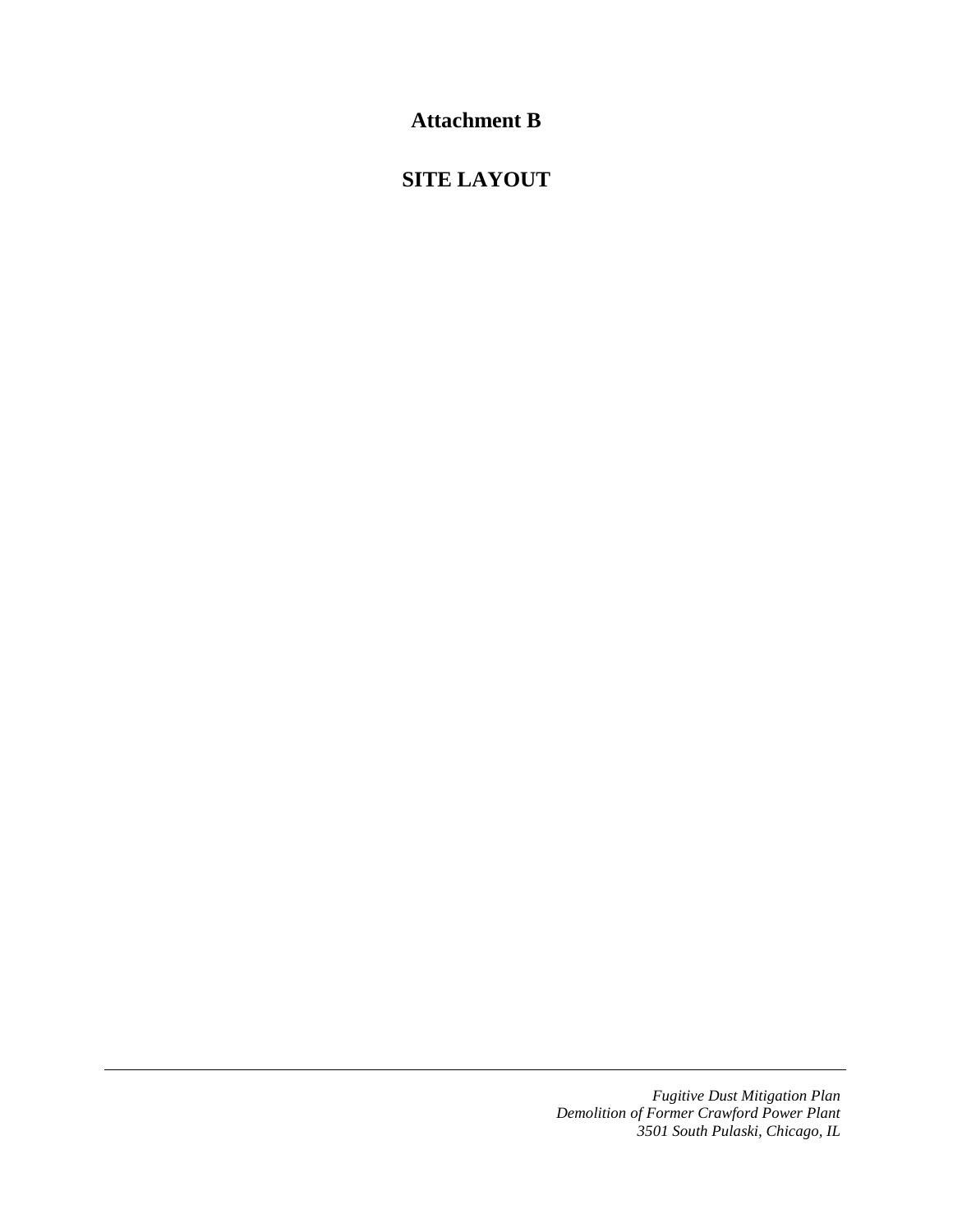#### **EXHIBIT LEGEND**

**Unit 7 Superstructure: Turbine Building Superstructure:Demolition debris clean up area: Processing, sorting and crushing: Recording Concrete Stack debris:Haul Roads:**

**Vertical Construction Area** 

Revision Date: May 5, 2020

Heneghan Wrecking and Excavating CompanyEquipment Staging Area

**Maskl** 

**Rivador** 

一

**IS these M** 

Google Earth 2018

 $\mathbf N$ 

 $\bigwedge$ 

©2020

 $\odot$ 2020

Google

Google

 $\sigma$ mi  $\overline{\omega}$ Œŝ

**CELL** 

s all del r

11111 **XXXX** 

**ANGELERING** 





 $\mathcal{L}(\mathbf{0})$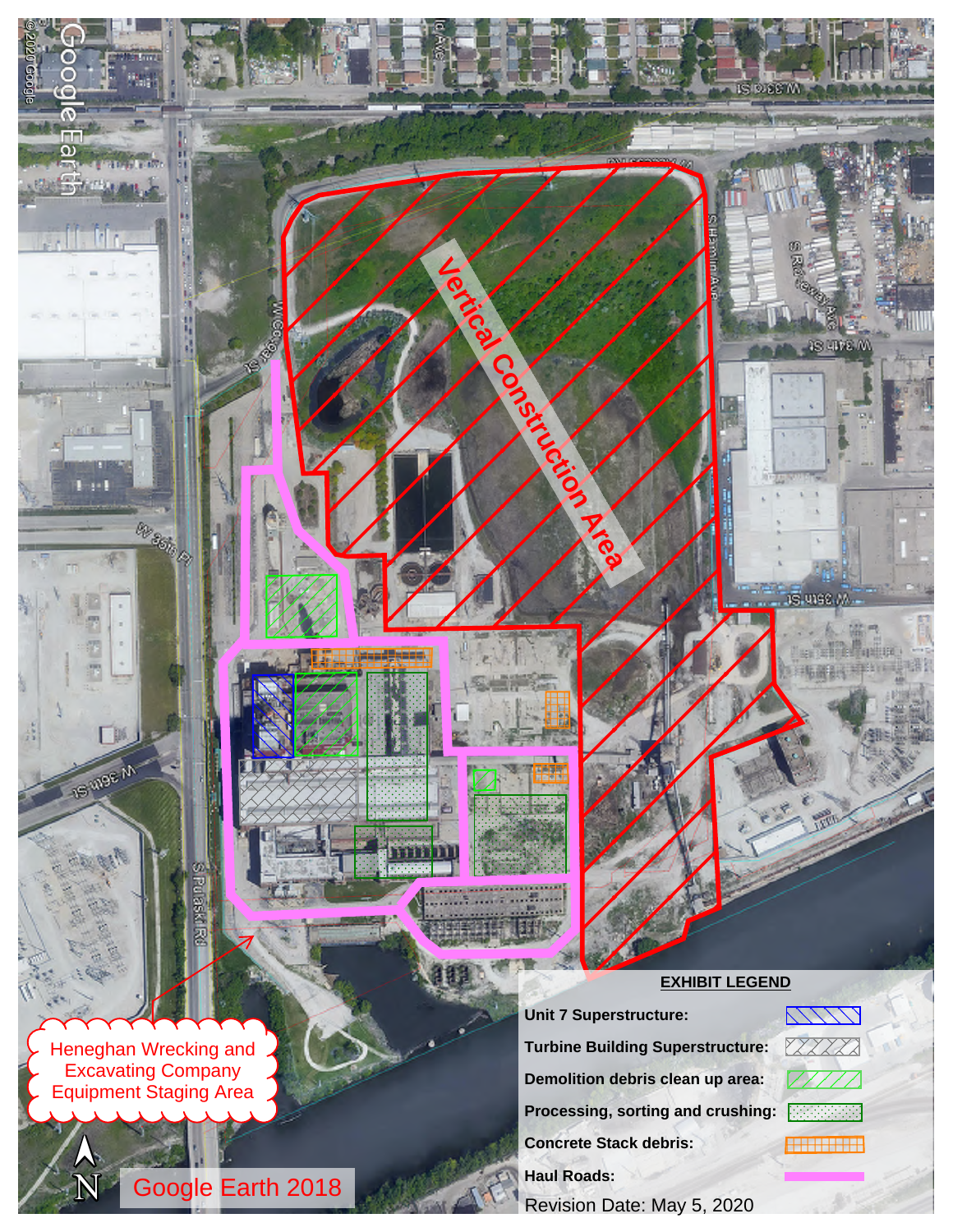**Attachment C** 

# **INSPECTOR DAILY REPORT FORM**

*Fugitive Dust Mitigation Plan Demolition of Former Crawford Power Plant 3501 South Pulaski, Chicago, IL*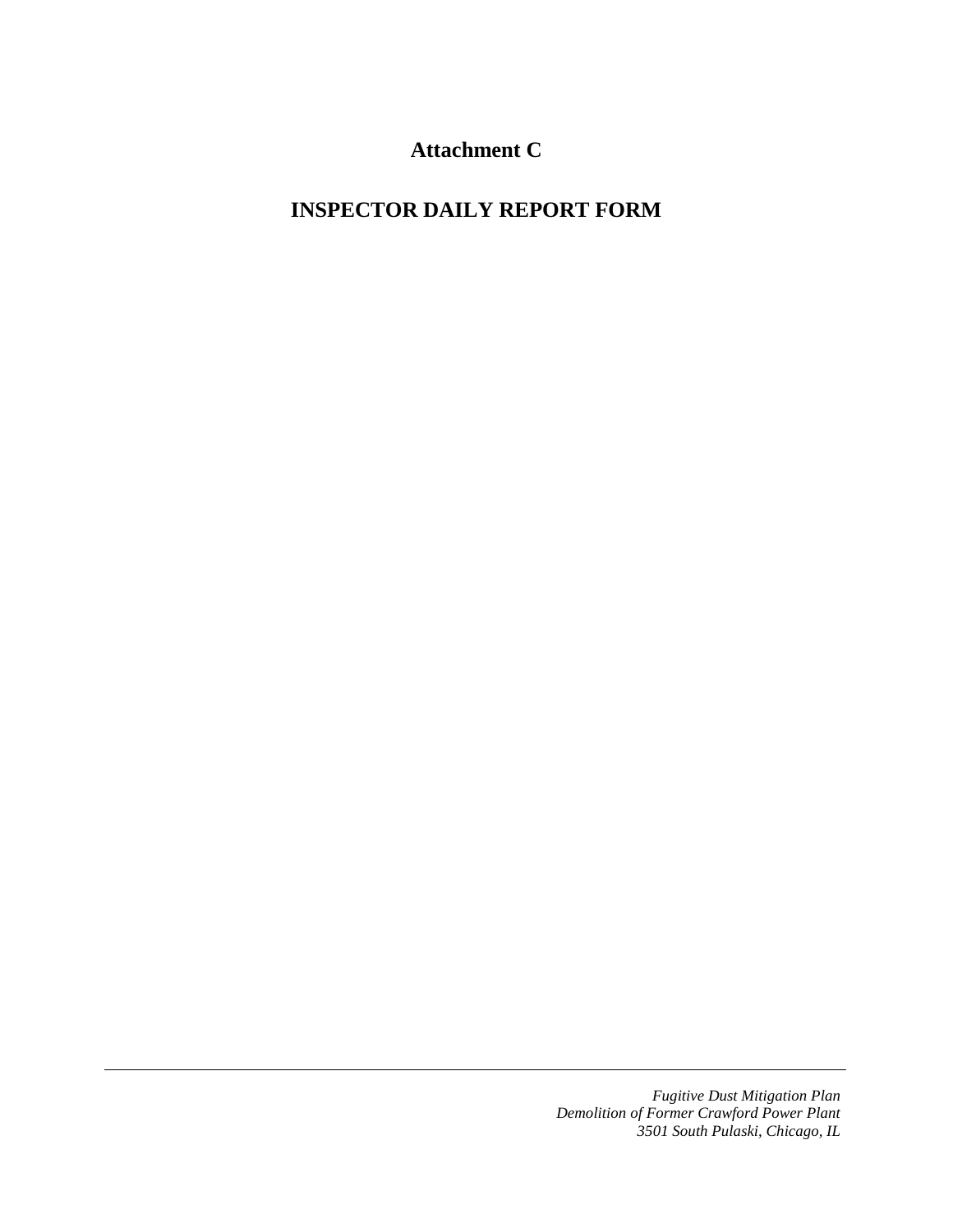

## **DUST MITIGATION VISUAL OBSERVATION LOG**

| <b>PROJECT INFORMATION</b> | <b>WEATHER</b> |       |       |        |                       |
|----------------------------|----------------|-------|-------|--------|-----------------------|
| Address:                   | Time:          | Temp: | Wind: | Gusts: | <b>Precipitation:</b> |
| City / State:              |                |       |       |        |                       |
| Inspector:                 |                |       |       |        |                       |
| Contractor:                |                |       |       |        |                       |
| Date:                      |                |       |       |        |                       |

| <b>IDENTIFICATION OF POTENTIAL DUST CREATING ACTIVITIES PER HENEGHAN DUST MITIGATION PLAN</b> |                  |                           |
|-----------------------------------------------------------------------------------------------|------------------|---------------------------|
| (1) STRUCTURAL DEMOLITION<br>(2) CRUSHING ACTIVITIES                                          | (3) STOCKPILES   | (4) DEMOLITION EXCAVATION |
| (5) TRUCK / EQUIPMENT TRAFFIC ON PAVED / UNPAVED ROADS                                        | (6) SITE BOUNDRY |                           |

| <b>AREA</b> | <b>ACTIVITY ID</b> | <b>DESCRIPTION OF ACTIVITIES</b> |                  |               |
|-------------|--------------------|----------------------------------|------------------|---------------|
|             |                    |                                  |                  |               |
|             |                    |                                  |                  |               |
| <b>TIME</b> |                    | <b>DUST CONTROL OBSERVATIONS</b> | <b>EQUIPMENT</b> | <b>PHOTOS</b> |
|             |                    |                                  |                  |               |
|             |                    |                                  |                  |               |
|             |                    |                                  |                  |               |
|             |                    |                                  |                  |               |

| <b>AREA</b> | <b>ACTIVITY ID</b> | <b>DESCRIPTION OF ACTIVITIES</b> |                  |               |  |  |
|-------------|--------------------|----------------------------------|------------------|---------------|--|--|
|             |                    |                                  |                  |               |  |  |
|             |                    |                                  |                  |               |  |  |
| <b>TIME</b> |                    | <b>DUST CONTROL OBSERVATIONS</b> | <b>EQUIPMENT</b> | <b>PHOTOS</b> |  |  |
|             |                    |                                  |                  |               |  |  |
|             |                    |                                  |                  |               |  |  |
|             |                    |                                  |                  |               |  |  |
|             |                    |                                  |                  |               |  |  |

| <b>AREA</b> | <b>ACTIVITY ID</b> | <b>DESCRIPTION OF ACTIVITIES</b> |                  |               |  |
|-------------|--------------------|----------------------------------|------------------|---------------|--|
|             |                    |                                  |                  |               |  |
|             |                    |                                  |                  |               |  |
| <b>TIME</b> |                    | <b>DUST CONTROL OBSERVATIONS</b> | <b>EQUIPMENT</b> | <b>PHOTOS</b> |  |
|             |                    |                                  |                  |               |  |
|             |                    |                                  |                  |               |  |
|             |                    |                                  |                  |               |  |
|             |                    |                                  |                  |               |  |

| <b>AREA</b> | <b>ACTIVITY ID</b> | <b>DESCRIPTION OF ACTIVITIES</b> |                  |               |
|-------------|--------------------|----------------------------------|------------------|---------------|
|             |                    |                                  |                  |               |
|             |                    |                                  |                  |               |
| <b>TIME</b> |                    | <b>DUST CONTROL OBSERVATIONS</b> | <b>EQUIPMENT</b> | <b>PHOTOS</b> |
|             |                    |                                  |                  |               |
|             |                    |                                  |                  |               |
|             |                    |                                  |                  |               |
|             |                    |                                  |                  |               |

GSG INSPECTOR: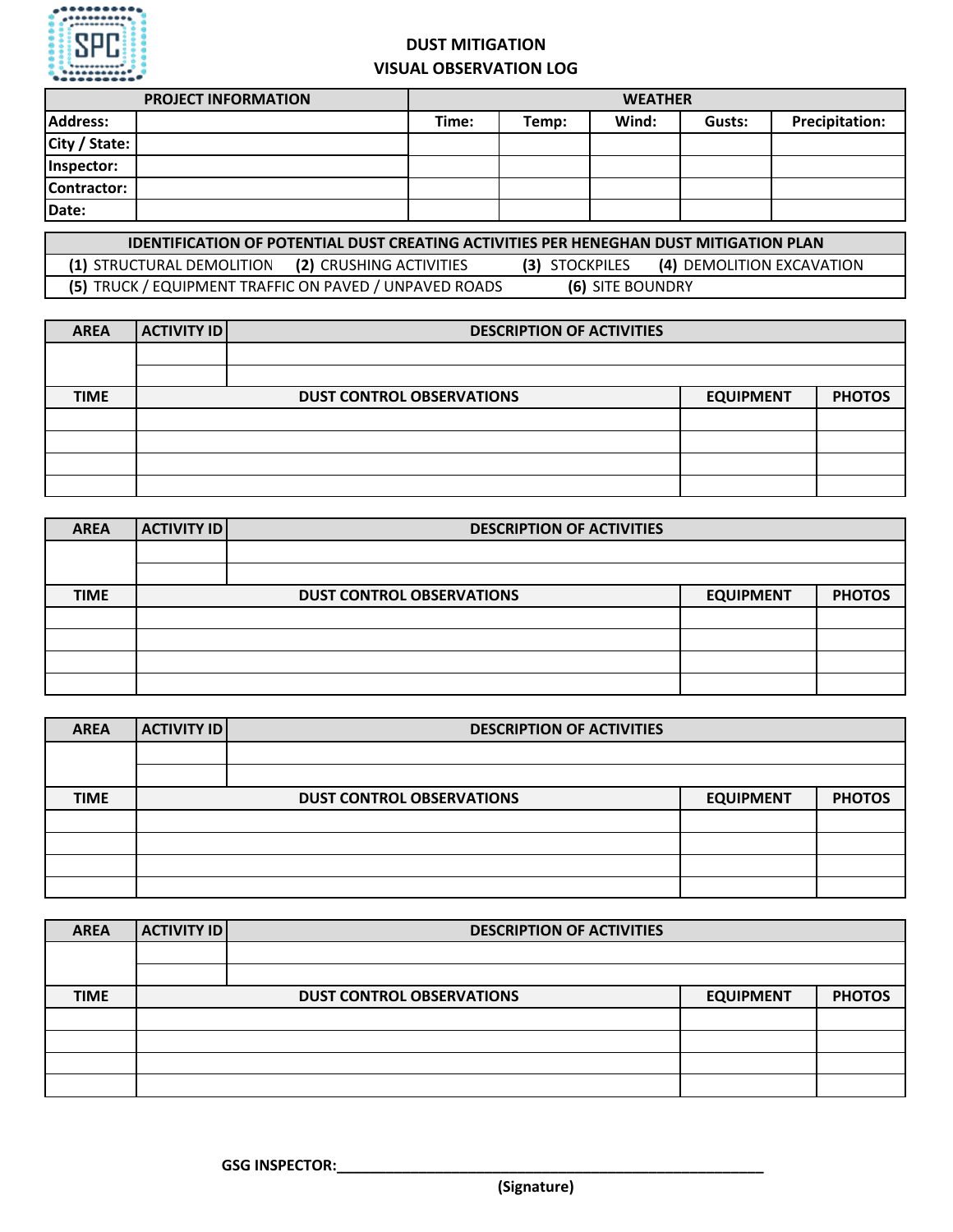

## **DUST MITIGATION VISUAL OBSERVATION LOG**

| <b>PROJECT INFORMATION</b> |       | <b>WEATHER</b> |       |        |                       |  |
|----------------------------|-------|----------------|-------|--------|-----------------------|--|
| <b>Address:</b>            | Time: | Temp:          | Wind: | Gusts: | <b>Precipitation:</b> |  |
| City / State:              |       |                |       |        |                       |  |
| Inspector:                 |       |                |       |        |                       |  |
| Contractor:                |       |                |       |        |                       |  |
| Date:                      |       |                |       |        |                       |  |



| <b>CORRECTIVE ACTIONS</b> |  |  |  |  |  |  |
|---------------------------|--|--|--|--|--|--|
|                           |  |  |  |  |  |  |
|                           |  |  |  |  |  |  |
|                           |  |  |  |  |  |  |
|                           |  |  |  |  |  |  |
|                           |  |  |  |  |  |  |
|                           |  |  |  |  |  |  |
|                           |  |  |  |  |  |  |
|                           |  |  |  |  |  |  |
|                           |  |  |  |  |  |  |
|                           |  |  |  |  |  |  |
|                           |  |  |  |  |  |  |
|                           |  |  |  |  |  |  |
|                           |  |  |  |  |  |  |
|                           |  |  |  |  |  |  |
|                           |  |  |  |  |  |  |
|                           |  |  |  |  |  |  |
|                           |  |  |  |  |  |  |
|                           |  |  |  |  |  |  |

GSG INSPECTOR:

**(Signature)**